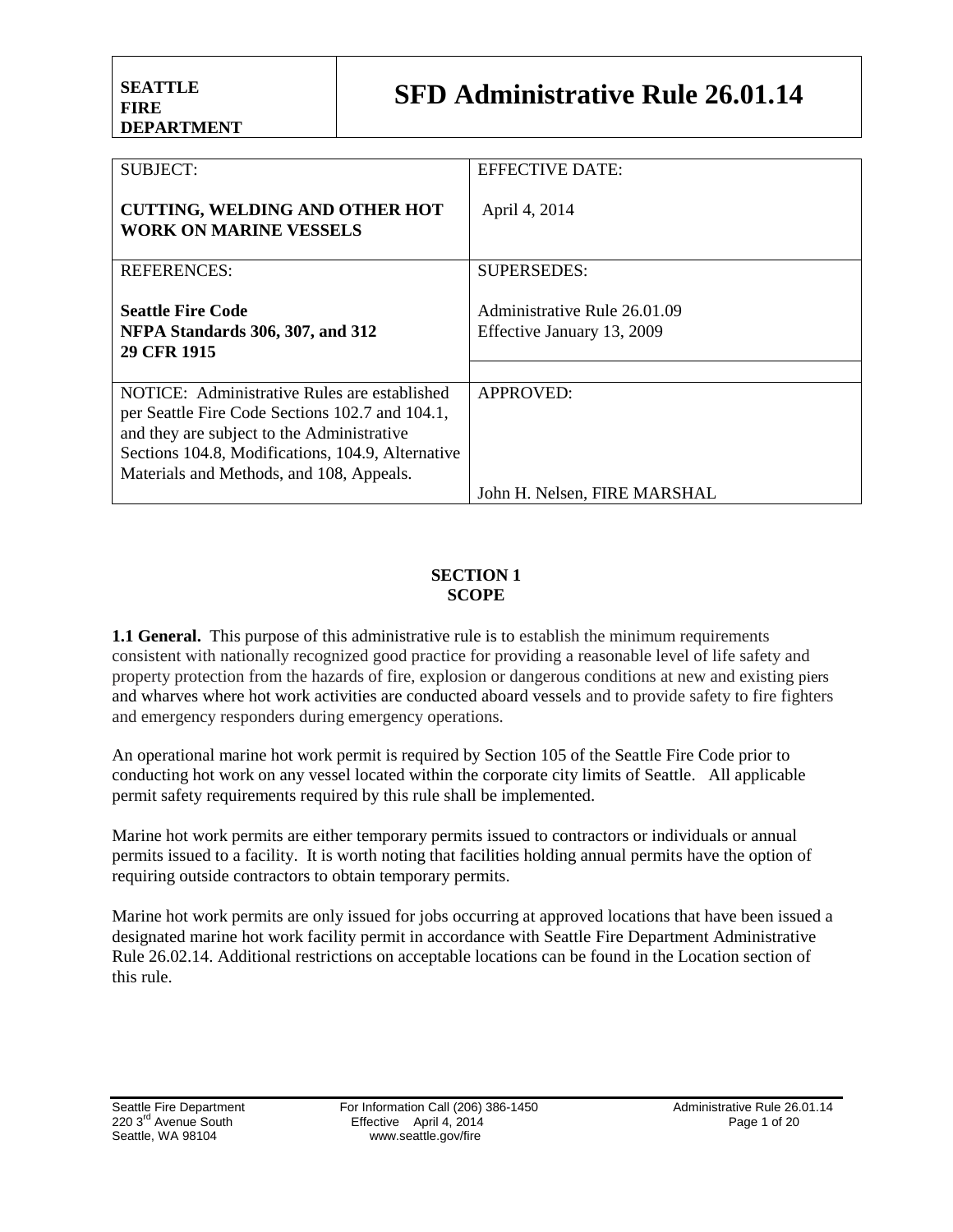**1.2 Definitions.** For the purposes of this Rule, certain terms are defined as follows:

**Adjacent spaces.** Those spaces in all directions from the subject space, including all points of contact, corners, diagonals, decks, tank tops, and bulkheads, and including areas affected by *hot work*, where slag, products of combustion, and sparks would be expected to fall or accumulate.

**Alarm.** A signal or message from a *fire watch*, person or device that indicates that there is a fire, medical emergency, or other situation that requires emergency response or evacuation. The alarm shall result in immediate notification of the Fire Department via 911.

**Chainfall.** A hoisting device consisting of a chain suspended from or laid over a fixed, raised structure such as a beam, used to lift heavy objects, especially vehicle engines.

**Confined space.** A compartment of small size and limited access such as a double bottom tank, cofferdam, or other space which by its small size and confined nature can readily create or aggravate a hazardous exposure. A *confined space* may be oxygen-deficient or contains flammable or toxic materials or physical hazards.

**Designated hot work facility.** Those piers, designated by the fire code official, and by virtue of their construction, location, fire protection emergency vehicle access and fire hydrant availability, are suitable to permit certain repairs to marine *vessel*s.

**Designated area**. An area such as a *vessel* section, pipe shop, welding shop, fabricating shop and subassembly areas on the *vessel* or at the shore *facility* established for *hot work* after an inspection that is free of fire hazards.

**Drop test.** A method utilizing gauges to ensure the integrity of an oxygen fuel gas burning system. The method requires that the burning torch is installed to one end of the oxygen and fuel gas lines and then the gauges are attached to the other end of the hoses. The manifold or cylinder supply valve is opened and the system is pressurized. The manifold or cylinder supply valve is then closed and the gauges are watched for at least sixty (60) seconds. Any drop in pressure indicates a leak.

**Non-designated Areas**. An area required inspection by a *Shipyard Competent Person* or a *Marine Chemist* prior to performing *hot work*. *Hot work* in non-designated may require a *Fire Watch* with proper fire protection equipment.

**Enclosed space.** Any space, other than a *confined space*, which is enclosed by a bulkhead and overhead. The term includes cargo holds, fish holds, processing areas, tanks, quarters, and machinery spaces. An *enclosed space* may be oxygen-deficient or contains flammable or toxic materials or physical hazards.

**Facility.** A shore-side location such as a shipyard, cleaning plant, naval base, dock, pier complex, etc. that is under the ownership or control of the same party and has the same continuous shoreline under their ownership or operation.

**Fire Watch.** The activity of observing and responding to the fire hazards associated with *hot work* in shipyard employment and the employees designated to do so. *Fire Watch* is a person trained by a qualified instructor according to OSHA 29 CFR 1915.508 (e) and designated by the employer or the *repair supervisor* to watch for signs of fire. Such persons shall be familiar with Fire Department Permit Conditions, the area where the *hot work* is to take place, and procedures for sounding an *alarm* in the event of fire.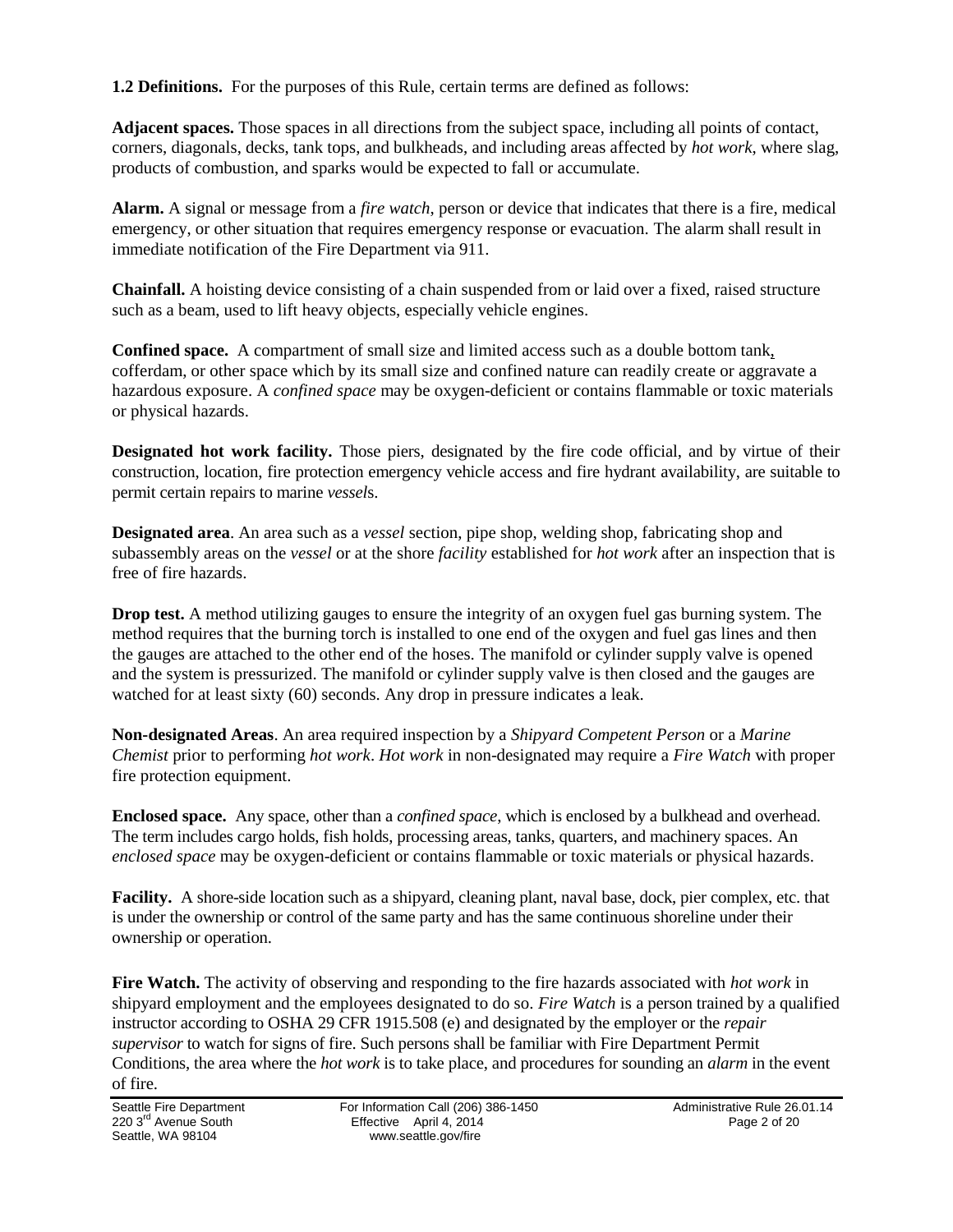**Gangway.** A ramp-like or stair-like means of access, provided to enable personnel to board or leave a *vessel* including accommodation ladders, gangplanks, and brows. Whenever practicable, a *gangway* of not less than 20 inches (50 centimeters) walking surface of adequate strength, maintained in safe repair and be safely secured shall be used. Each side of a *gangway*, and the turntable if used, shall have a railing with a minimum height of 33 inches (83.8 centimeters) measured perpendicularly from rail to walking surface at the stanchion, with a mid-rail. Rails shall be of wood, pipe, chain, wire or rope and shall be kept taut at all times.

**Hollow structures.** Rudders, rudder stocks, skegs, castings, masts and booms, rails, lapped plates, and other attachments to a *vessel* that enclose a void space. *Hollow structures* must be drilled and tested by a *Shipyard Competent Person* or a *Marine Chemist* prior to *hot work*.

**Hot work.** Any activity involving riveting, welding, burning, brazing, soldering, heating, the use of *powder-actuated fastening tools* or similar fire-producing operations, including any operation that raises the temperature of the work piece to  $204^{\circ}C$  (400°F) or above. Grinding, drilling, abrasive blasting, or similar spark-producing operations are also considered *hot work* unless deemed otherwise by a *Marine Chemist* or when such operations are *physically isolated* from any atmosphere containing more than 10 percent of the lower explosive limit of a flammable or combustible substance, as determined by a *Shipyard Competent Person*.

**Incipient stage fire.** A fire, in the initial or beginning stage, which can be controlled or extinguished by portable fire extinguishers, Class II standpipe or small hose systems without the need for protective clothing or breathing apparatus.

**Inter-barrier space.** That space between a primary and secondary barrier, whether or not completely or partially occupied by insulation or other material.

**Length of vessel**. The length overall (LOA) of the *vessel* as measured along the centerline.

**Marine Chemist**. The holder of a valid Certificate issued by the National Fire Protection Association in accordance with the "Rules for the Certification of *Marine Chemist*s."

**Qualified instructor**. A person with specific knowledge, training, and experience in fire response or *Fire Watch* activities to cover the material found in OSHA 29 CFR 1915.508(b), (c).

**Physical isolation**. The elimination of a fire hazard by removing the hazard from the work area by covering or shielding the hazard with a fire-resistant material, or physically preventing the hazard from entering the work area.

**Powder actuated fastening tool**. Means a tool or machine which drives a stud, pin, bolt, or fastener by means of an explosive charge.

**Repair Supervisor.** The employer or his authorized representative who is in charge of coordinating *hot work* operations and may be responsible for controlling fire hazards, posting fire protection equipment, assigning *Fire Watch,* correcting unsafe conditions and administering emergency or alarm procedures..

**Seizure of vessel**. *Vessels* involved in violations of this regulation may be subject to being detained in Port, investigated (with a warrant), or seized, following a fire.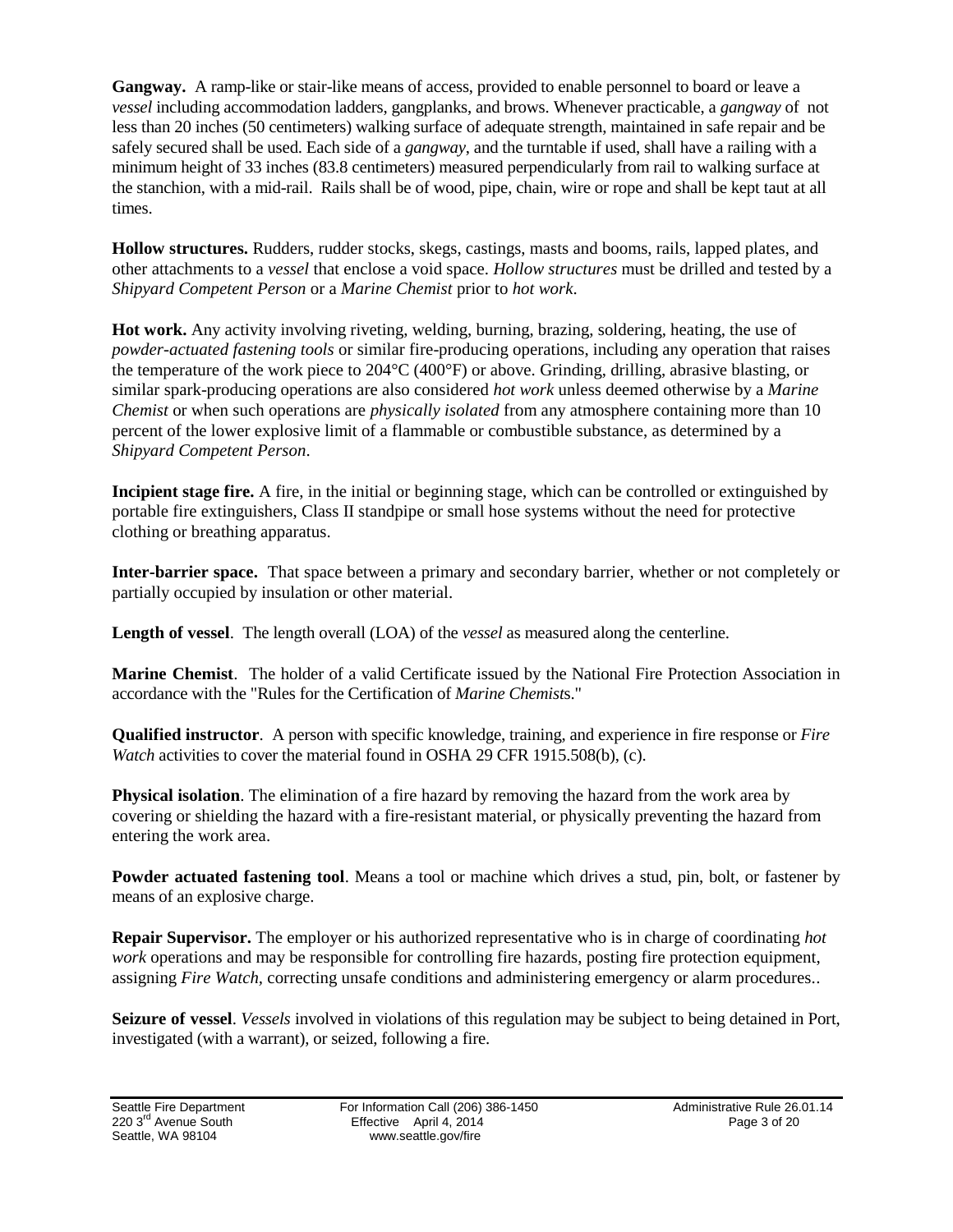**Ship repair**. *Ship repair* or *ship repairing* means any repair of a *vessel* including, but not limited to alterations, modification, conversion, installations, cleaning, painting, and maintenance work.

**Shipyard.** A pier, wharf, or series of piers and related onshore facilities, designated by the fire code official, which by virtue of the pier construction, location, emergency vehicle access, fire protection, hydrant availability and onsite safety personnel, is suitable to permit repairs, including major conversions, on *vessels* of any length.

**Shipyard Competent Person (SCP).** A person who is designated in writing by their employer in accordance with OSHA 29 CFR 1915.7 and able to evaluate employee exposure to hazardous substances, fire hazards or to other unsafe conditions and is able of specify the necessary precautions to be taken.

The *SCP* must be trained and hold a valid Certificate of Training issued by the National Fire Protection Association (NFPA) or from a *SCP* Training Course provided by an NFPA Certified *Marine Chemist*.

**Vessel**. Every description of watercraft or other artificial contrivance used or capable of being used as a means of transportation on water including special purpose floating structures (dry docks, caissons, bridge pontoons, buoys, pipe piles) not primarily designed for or used as a means of transportation on water.

**Ship.** Any *vessel* propelled by power or sail. **Barge.** Any *vessel* not equipped with a means of self-propulsion. **Coiled Vessel.** Tank *vessel* using a closed system or heating coils that use thermal oil as the heating medium. **Tank Vessels.** Any *vessel* especially constructed or converted to carry liquid bulk cargo in tanks.

**Visual inspection** means the physical survey of the space, its surroundings and contents to identify hazards such as, but not limited to, restricted accessibility, residues, unguarded machinery, and piping or electrical systems.

### **SECTION 2 PERMITS**

**2.1 General**. A permit is required from the Seattle Fire Department to conduct *hot work* on *vessels* within the corporate city limits of Seattle. The fire code official's authority to require and issue such a permit is set forth in Section 105 of the Seattle Fire Code.

## **2.2 Temporary Permits**

**2.2.1 General**. Temporary permits for *hot work* on *vessels* shall be identified as Level I *hot work* or Level II *hot work* to distinguish the fire hazards and fire-watch requirements associated with the work.

Temporary permits to perform *hot work* onboard passenger *vessels* at locations serving as passenger terminals when passengers or the public have access to the *vessel* must be specifically applied for and a site inspection from the Fire Marshal's Office must be conducted prior to issuance of any such permit. The method of obtaining permits for preapproved applicants set forth in Section 2.4 can not be used to obtain permits for *hot work* on passenger *vessels* as noted above. Such applications shall be approved on a case by case basis, provided that workers and conditions conform to site specific permit conditions.

**2.2.2 Level I Hot Work Permits.** Level I permits are temporary permits issued for *hot work* in areas or compartments that are not on or near foam insulation; do not contain or have not contained flammable or combustible vapors, coatings, fuel oils, hydraulic oil, lube oil, waste oil or other petroleum products. Level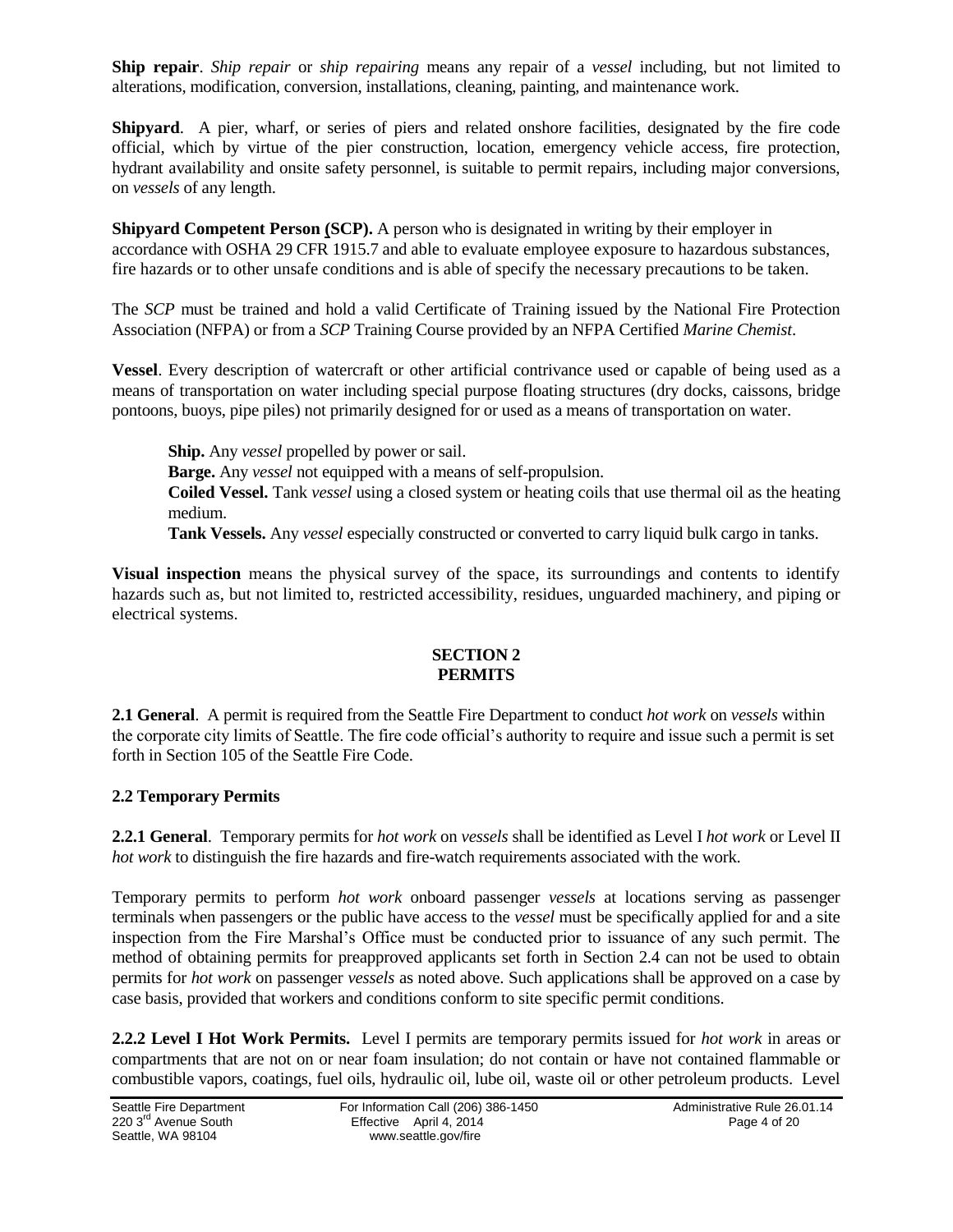I *hot work* areas normally will not require a *Marine Chemist* Certificate (see Section 5.9 of this Rule) but inspection of the *hot work* area by a *Shipyard Competent Person* is always required. Such areas or compartments may include, but are not limited to:

- Ballast tanks, chain lockers and voids.
- Superstructures, deck house, galley and living spaces.
- Shell plating, framing decks, bulkheads.
- Main deck, dry cargo holds, dry stores and processing areas that are not insulated with flammable or combustible foam insulation.

Certain *hot work* operations normally classified as Level I may be classified as Level II *hot work* if deemed necessary by the Seattle Fire Department inspector or a *Marine Chemist*.

**2.2.3 Level II Hot Work Permits.** Level II permits are temporary permits issued for *hot work* in hazardous areas or compartments that are insulated with foam, contain or have contained flammable or combustible vapors, coatings, fuel oils, hydraulic oil, lube oil, waste oil or other petroleum products. Level II *hot work* areas will require a *Marine Chemist* Certificate (see Section 5.9 of this Rule). Such hazardous areas or compartments may include, but are not limited to:

- Fuel oil tanks and piping systems, including pumps, strainers, vents and its associated appurtenances.
- Hydraulic, lube, slops or waste oil tanks and their associated piping systems.
- Engine rooms, diesel generator rooms, reefer flats, machinery spaces, shaft alleys and steering gear compartments.
- Cargo tanks or compartments that contain or have contained hazardous materials including flammable or combustible gases, liquids or solids.
- Sewage holding tanks and piping systems, including pumps and vents.
- Foam-insulated compartments such as refrigerated cargo holds, fish holds or processing areas not in compliance with Section 6.2.2 of this document.
- Work conducted on refrigeration and/or cooling systems using Freon or ammonia.
- Work on bulkheads and overheads directly adjacent to those compartments listed above.

Certain *hot work* operations normally classified as Level I may be classified as Level II *hot work* if deemed necessary by a Seattle Fire Department inspector or a *Marine Chemist*.

**2.3 Annual Permits**. Locations where *ship repair* and alteration on *vessels* is the primary line of business and it can be satisfactorily demonstrated that obtaining temporary permits is a practical difficulty, may be eligible to obtain an annual marine *hot work* permit.

**EXCEPTION:** When approved by the chief, annual permits may be issued where ship repair is not the primary line of business but frequent repair, alteration, and maintenance of the permit holder's vessels is a necessary and ongoing activity (i.e. construction companies) and it can be satisfactorily demonstrated that obtaining temporary permits is a practical difficulty.

An annual marine *hot work* permit will be issued only to companies that have demonstrated for an established time period, knowledge of, and consistent compliance with, the requirements of this Rule in accordance with Section 2.4.2. Any *hot work* that is conducted under the annual permit must be performed by employees of the company or by employees of subcontractors that are either hired by the company or under the direct operational control of the company and with the company's prior approval. Whether or not a subcontractor may perform work under the permit shall be at the discretion of the company, and the company may instead require that the subcontractor obtain its own temporary permit.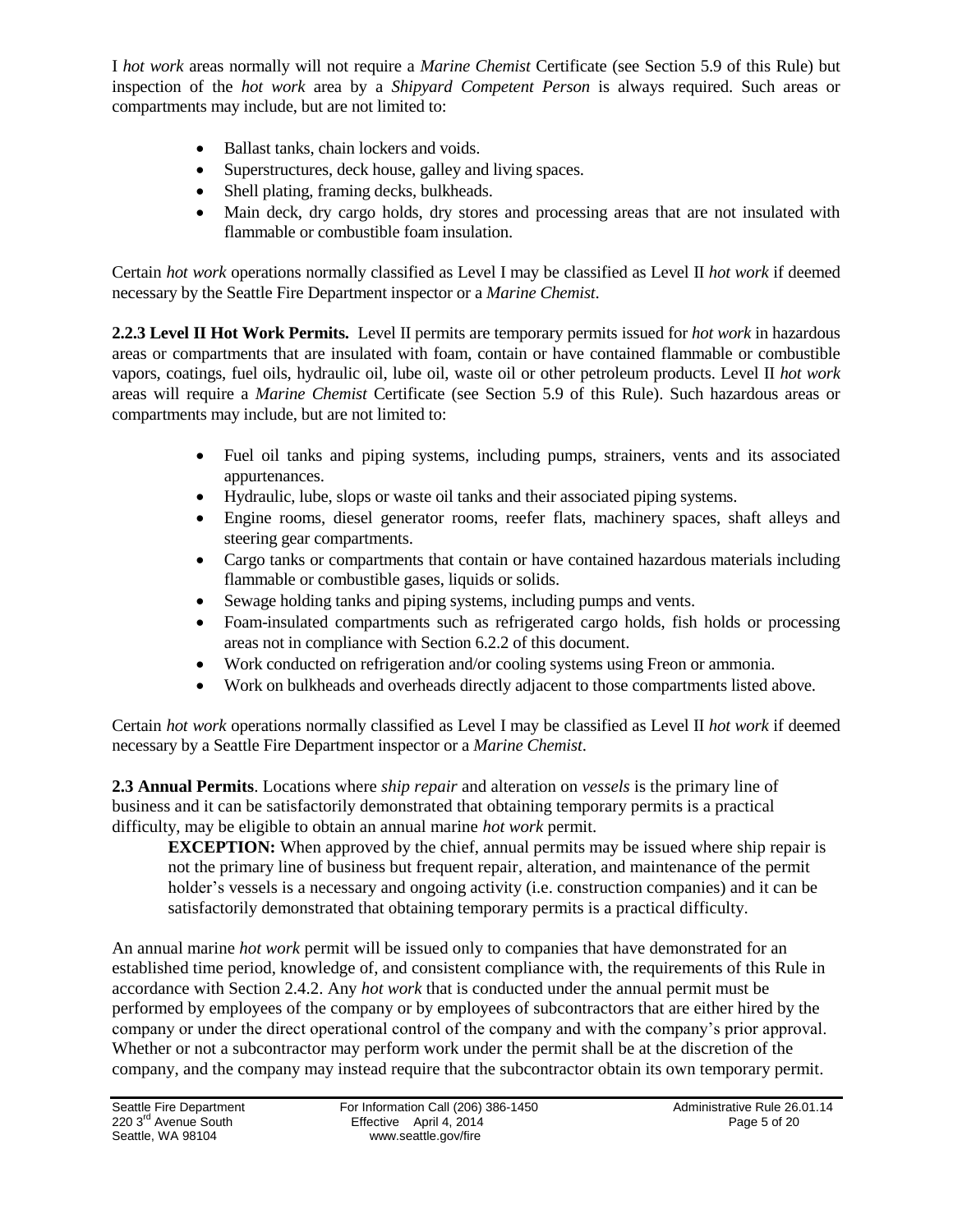This *hot work* must be performed at a location that is owned by the company and is an approved *designated hot work facility* holding a valid Fire Department *designated hot work facility* permit. Companies that can demonstrate a lasting commitment through a long-term property lease or other means may be considered as having met the ownership requirement.

## **2.4 Method of Obtaining Permits.**

**2.4.1 Method of obtaining temporary permits.** Temporary marine *hot work* permits may be requested by telephoning the Fire Department's Marine *Hot work* Permit Program at **689-WELD** 24 hours a day. Individuals who are not on the Pre-approved Applicant List (see Section 2.5 of this Rule) requesting a permit will be directed to wait for an inspector from the Special Hazards Unit of the Fire Marshal's Office to return their phone call during normal business hours for information about the job and further direction. Pre-approved applicants will be directed to provide sufficient information about the job to allow for a permit to be generated.

Temporary permits to perform *hot work* onboard passenger *vessels* at locations serving as passenger terminals when passengers or the public have access to the *vessel* must be specifically applied for and a site inspection from the Fire Marshal's Office must be conducted prior to issuance of any such permit. The method of obtaining permits for preapproved applicants set forth above can not be used to obtain permits for *hot work* on passenger *vessels* as noted above. Such applications shall be approved on a case by case basis, provided that workers and conditions conform to site specific permit conditions.

**2.4.2 Method of obtaining annual permits.** Applicants for an annual marine *hot work* permit must receive a minimum of six (6) temporary permits (Code No. 4915) over at least a six month period and found to be in compliance with all temporary permit conditions before an annual permit will approved for issuance. Applicants who obtain fewer than six (6) permits (Code 4915) during a six month period will be considered for approval only after six (6) permits have been issued and no permit violations are noted.

Alternatively, an applicant who does not meet the above described requirement for 6 permits over a minimum 6 month time period, may apply for an annual permit if all of the following pre-requisites can be met: The applicant (1) has had no fire code or permit violations for a period of at least 24 months, and (2) can demonstrate to the Fire Marshal a satisfactory history of competence and compliance with fire department regulations with respect to marine *hot work*. Applications submitted on the basis of these alternate conditions will be considered on an individual basis, and may or may not be approved depending on the merit of the application.

**2.5 Preapproved Applicant List.** The Seattle Fire Department "Preapproved Applicant List" is a list of Seattle area maritime professionals, who have demonstrated their competence and ability to conduct marine *hot work* activities in a safe manner in accordance with Fire Department requirements and Administrative Rule 26.01.047 for a designated time period. Qualifications for the list are as follows:

Each applicant who receives a minimum of six (6) temporary permits (Code No. 4915) during a six month period and is found to be in compliance with all permit conditions will be considered a pre-approved applicant after the six month period. Applicants who obtain fewer than six (6) permits (Code 4915) during a six month period will be considered a preapproved applicant only after six (6) permits have been issued and no permit violations are noted.

Alternatively, an applicant who does not meet the above described requirement for 6 permits in 6 months, may apply for pre-approved status if all of the following pre-requisites can be met: The applicant (1) possesses a current annual marine *hot work* permit, (2) has had no violations for a period of at least 24 months, and (3) can demonstrate to the Fire Marshal a satisfactory history of competence and compliance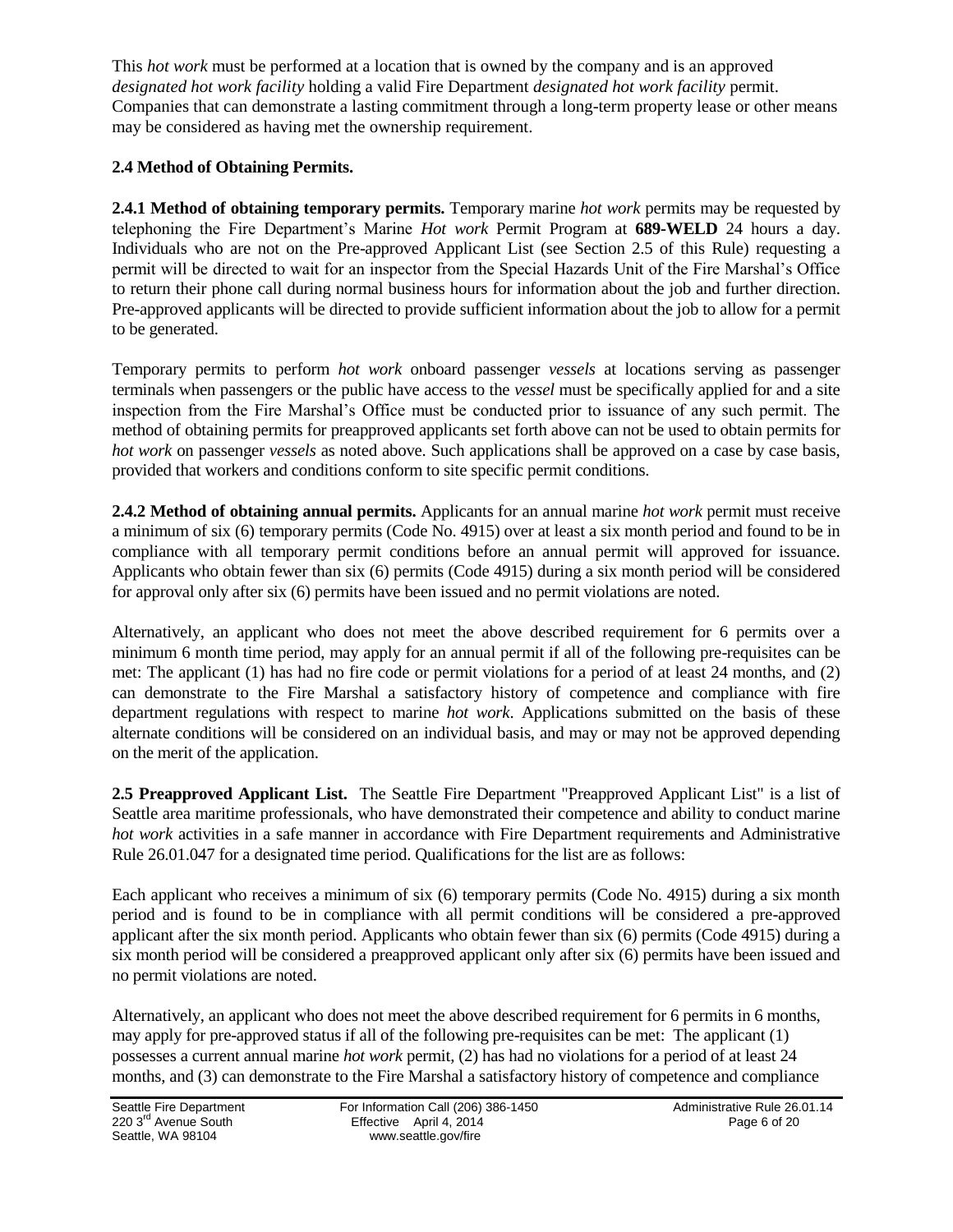with fire department regulations with respect to marine *hot work*. Applications submitted on the basis of these alternate conditions will be considered on an individual basis, and may or may not be approved depending on the merit of the application. Those applicants who are granted a pre-approved status through this process will retain that status until (1) the applicant's annual permit is no longer valid, or (2) the applicant is cited for a violation.

**2.6 Actually Beginning the Job.** A *Shipyard Competent Person* (SCP) is required to perform frequent testing and inspections of all Level I and Level II *hot work* operations. Permit applicants will be asked to identify the *SCP* responsible for each *hot work* operation prior to commencement of each job. Additionally, a *SCP* may be required by the *Marine Chemist* or a Seattle Fire Department inspector to be continuously at the job site to oversee all aspects of any *hot work* operations.

If you are not on the "Preapproved Applicant List," or are working towards inclusion on the list, no *hot work* may commence until a site inspection has been conducted by the Fire Department and the inspector has issued the permit. Inspections related to issuing permits for those applicants that are not preapproved have the highest priority, and non-preapproved applicants will be contacted for an appointment during normal business hours as soon as possible after a permit request has been made.

Individuals on the "Preapproved Applicant List" are provided information through the Marine *Hot Work* Permit Program voice message center (206-689-WELD) when commencement of *hot work* may begin. All site inspections for jobs being conducted by preapproved applicants will be random and unannounced.

## **BEGINNING A HOT WORK JOB ON A MARINE VESSEL WITHOUT AN APPROVED PERMIT IS STRICTLY PROHIBITED IN THE CITY OF SEATTLE!**

**2.7 Responsible Party Identified on the Permit.** The responsible party identified on the permit shall be the individual having responsibility for the job in its entirety, and is responsible for ensuring that the *hot work* is conducted in accordance with the restrictions and requirements of this regulation and the permit conditions listed on the actual permit.

**2.8 Length of Permit Validity.** Annual permits, (Code No. 4914), are issued for a one year period, and renewed yearly thereafter. Temporary permits (Code 4915) may be issued at the request of the applicant for periods of 2 days, 7 days, 15 days, 30 or 60 days. The expiration date of the permit will be clearly marked on the upper right hand corner of the permit. After the expiration date, the temporary permit ceases to be a valid permit. If *hot work* is to continue, a new permit must be obtained. Expired permits must be removed from the *vessel*, *gangway*, wheelhouse, or otherwise need to be completely obliterated from view.

**2.9 Transfer of Permits.** Permits are non-transferable. A permit is issued at one *facility*, to the *vessel* owner, *vessel* repairer, host employer, contract employer or to one individual, for one set of specific circumstances on a single *vessel*. If the *vessel* moves to a different *facility*, or the work is transferred to another *vessel* repairer or individual, or the nature of the job changes, the permit becomes invalid and a new permit is required.

**EXCEPTION:** Container *vessels*, on a regular schedule calling Seattle, may leave berth and return on the same permit, if the nature of the work is routine maintenance and repairs. A *Marine Chemist*'s certificate is required in accordance with current OSHA 29 CFR 1915 and NFPA 306 regulations.

**2.10 Posting of Temporary Permits.** Temporary permits are required to be maintained "ready for inspection" at all times during the length of the job. Permits shall be posted on the *gangway*, dedicated posting boards adjacent to the *gangway*, or in the wheelhouse, in plain view, visible to an inspector from the pier, wharf, or bulkhead, or wherever access to the *vessel* is gained. Failure to have the permit posted, or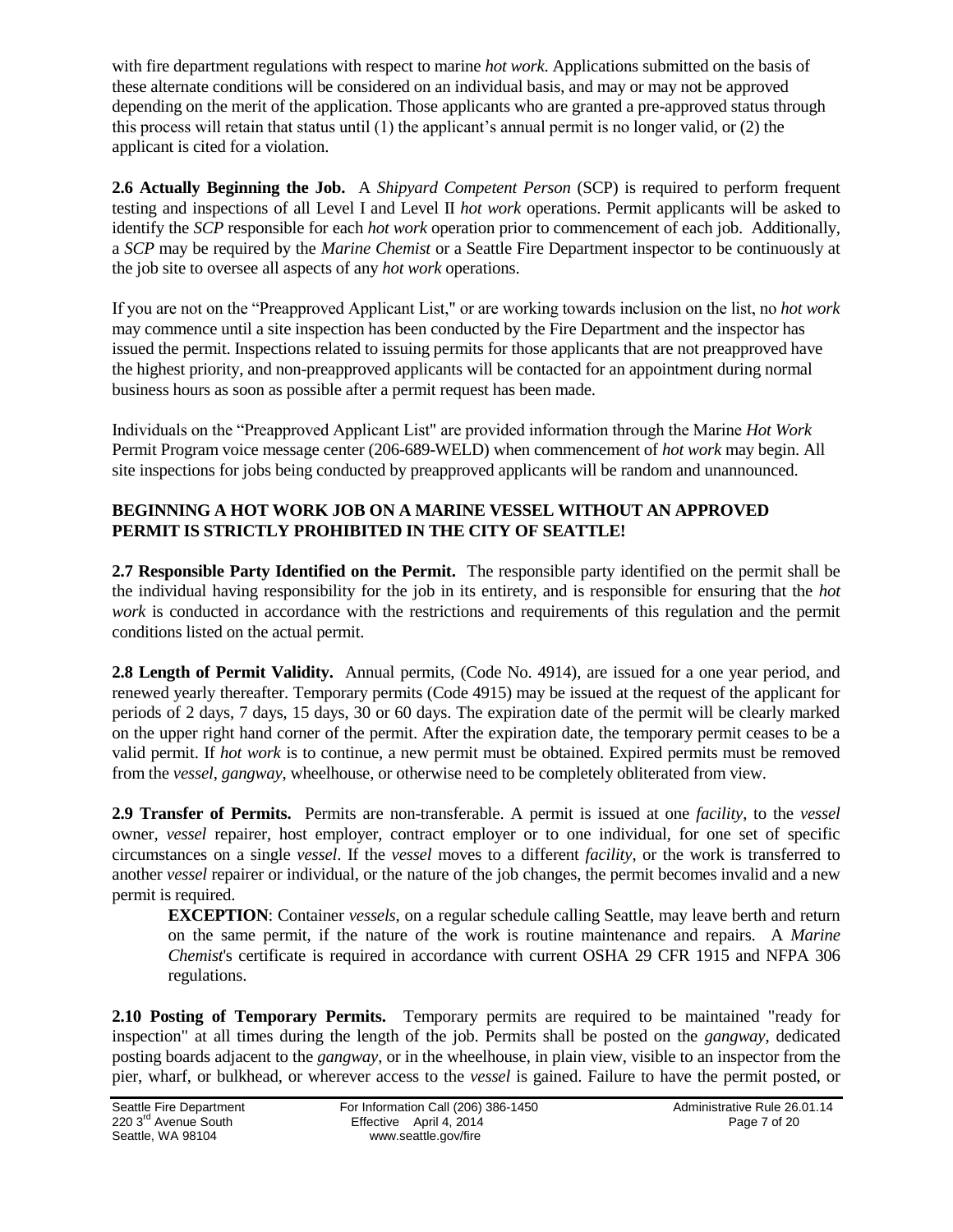posting an expired permit shall be considered sufficient cause for removal from the "pre-approved applicant list."

Preapproved applicants are required to post a Fire Department Marine *Hot Work* Program Certificate in the same manner as a permit while waiting for the actual permit to be received.

Annual permits are required to be available on site for viewing by the inspector upon request.

**2.11 Permit Fees**. Temporary Level I and Level II permits (Code 4915) shall have fees associated with them in accordance with the current fee ordinance.

**2.12 Method of Payment.** Permit fees for temporary permits issued to non-pre-approved applicants may be invoiced after the permit has been issued, granted the responsible party at the job site is able and willing to sign the invoice and provide adequate billing information (correct address, contact person and telephone number). Permit fees for temporary permits issued to pre-approved applicants will be invoiced on a monthly basis. Invoices which remain unpaid for a time exceeding one month will result in the loss of the invoice privilege, and subsequent permit request forms will be required to be accompanied by the fee payment and any outstanding balance prior to issuance of any permit.

Permit fees for annual permits must be paid in full prior to issuance of the permit.

Questions about billing, the status of a particular invoice, or method of remitting payment, can be answered by calling the Permit Section of the Fire Marshal's Office at 206-386-1331.

#### **SECTION 3 SUITABLE LOCATIONS FOR CONDUCTING MARINE HOT WORK**

**3.1 General.** Level I *hot work* activities may be conducted at almost any location in the City of Seattle except for those locations identified as prohibited in Section 3.3 of this Rule. Level II *hot work* activities may be conducted only at locations that have *designated hot work facility* site permit issued by the Seattle Fire Department. Detailed requirements for *designated hot work facilities* may be found in Administrative Rule 26.02.09.

**3.2 Designated Hot Work Facilities**. *Designated Hot Work Facilities* are those piers, designated by the fire code official, which, by virtue of their construction, location, fire protection and hydrant availability are suitable to permit certain repairs to *vessels*. The specific permit requirements are contained in Administrative Rule 26.02.09.

**3.3 Prohibited Locations**. Certain locations are not suitable for Level I or Level II marine *hot work* activities. Please contact the Fire Marshal's Office at (206) 386-1450 for emergency exceptions. Permits may be issued after a site inspection by a Fire Department Inspector and a *Marine Chemist*.

Level I *hot work* shall not be conducted at:

- Fuel terminals or piers
- Passenger terminals unless under special temporary permit.
- Grain terminals
- Piers where primary use is residential or recreational in nature
- Piers not possessing the required Fire Department permits.
- *Vessels* that are not immediately adjacent to the dock or pier. See also Section 3.5 of this Rule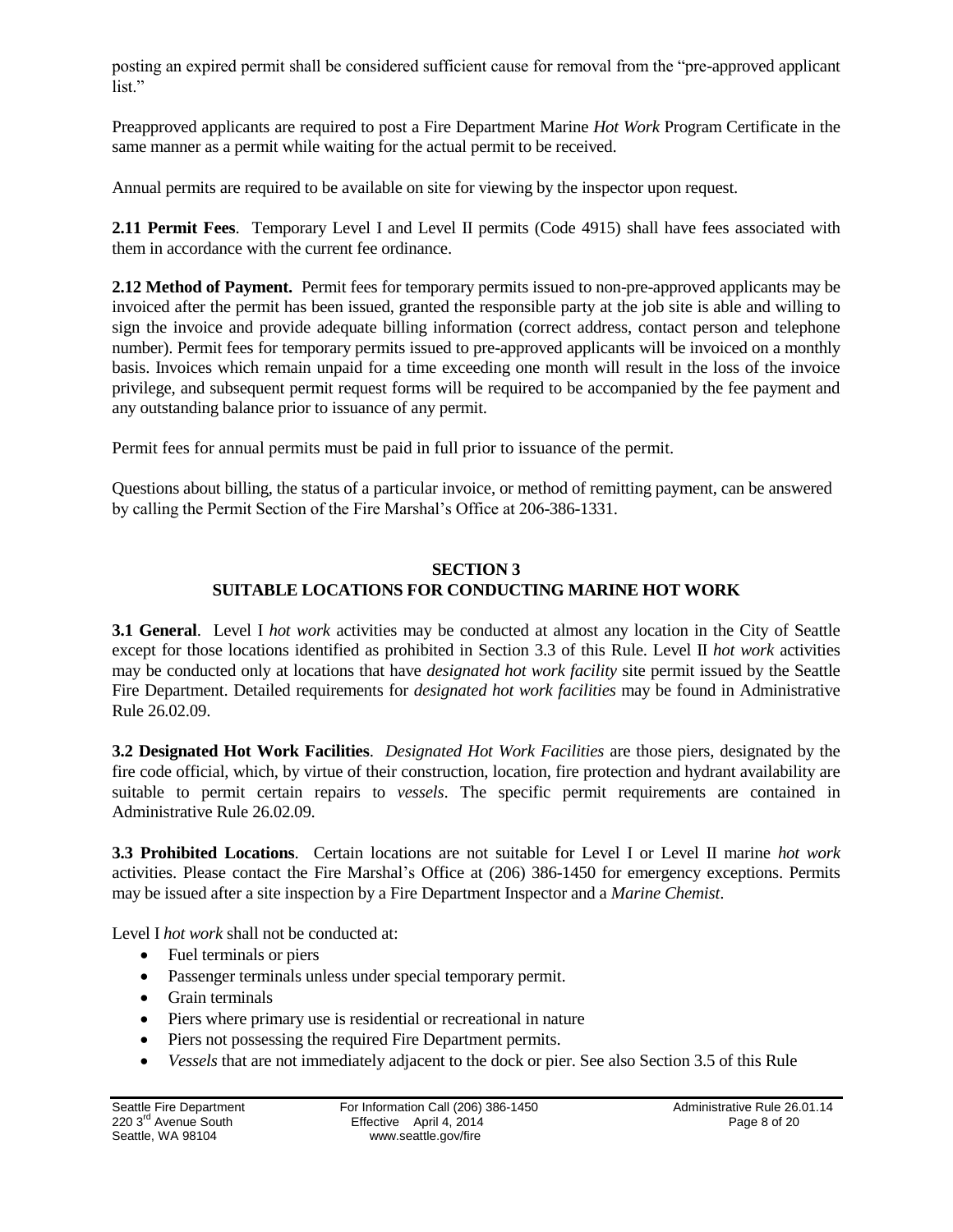Level II *hot work* shall not be conducted at:

- Fuel terminals or piers
- Passenger terminals unless under special temporary permit.
- Grain terminals
- Piers where primary use is residential or recreational in nature
- Piers not possessing the required Fire Department permits.
- *Vessels* that are not immediately adjacent to the dock or pier. See also Section 3.5 of this Rule
- Combustible piers, floats or wharves, which are not equipped with suitable access for apparatus, availability of hydrant supply, or fire protection systems, as determined by the fire code official, or his appointed representative

**3.4 Locations Suitable for Level I Hot Work**. Level I *hot work* may be performed at the *vessel*'s normal berth and various *ship repair* facilities.

**3.5 Hot Work Prohibited on Outboard** *Vessels*. Level I and Level II *hot work* permits will not be issued to outboard *vessels* or any *vessel* that is not immediately adjacent to the dock or pier (i.e., no intervening *vessels*).

**EXCEPTION:** Flat deck barges, when:

- specifically approved under permit after a site inspection, and
- sufficient fire and life safety provisions, including provisions for egress of workers, are present.

## **3.6 Smith Cove Cruise Terminal (Pier 90/91) operational requirements**

- The ventilation of gas barges is prohibited at Pier 90 and 91 while a cruise ship is moored at Pier 91 or while Smith Cove Cruise Terminal building is utilized as an assembly occupancy (ie: a gathering of 50 or more individuals, not including employees actively working).
- Level I or Level II hot work is permitted on vessels at Pier 91 while a cruise ship is moored there or while the Smith Cove Cruise Terminal building is being utilized as an assembly occupancy, provided that in addition to compliance with the requirements of SFD Administrative Rule 26.01.13, two Shipyard Competent Persons (SCP) remain on-board the vessel at all times while hot work is being conducted. One SCP shall be dedicated to oversight of the hot work operations onboard the vessel, while the second shall serve as an additional trained SCP on the vessel and be available as needed.
- Hot work conducted on-board cruise ships moored at Pier 91 shall require a temporary SFD permit and SFD permit inspection in addition to a marine chemist's certificate prior to commencement of work. The fee for the temporary SFD permit will be charged at the rate in accordance with the City of Seattle's current fee ordinance.
- It shall be the responsibility of the Port of Seattle (POS) to provide conspicuous signs along Pier 91 alerting it's tenants whenever a cruise ship is present or whenever Smith Cove Cruise Terminal building is utilized as an assembly occupancy, and the additional controls are required to be in effect.
- The POS shall also provide written advance notice both to the Pier 91 tenants and to the Seattle Fire Department of upcoming cruise ship schedule and any scheduled activities in the Smith Cove Cruise Terminal building so that ample time is provided to make arrangements for the individual controls required.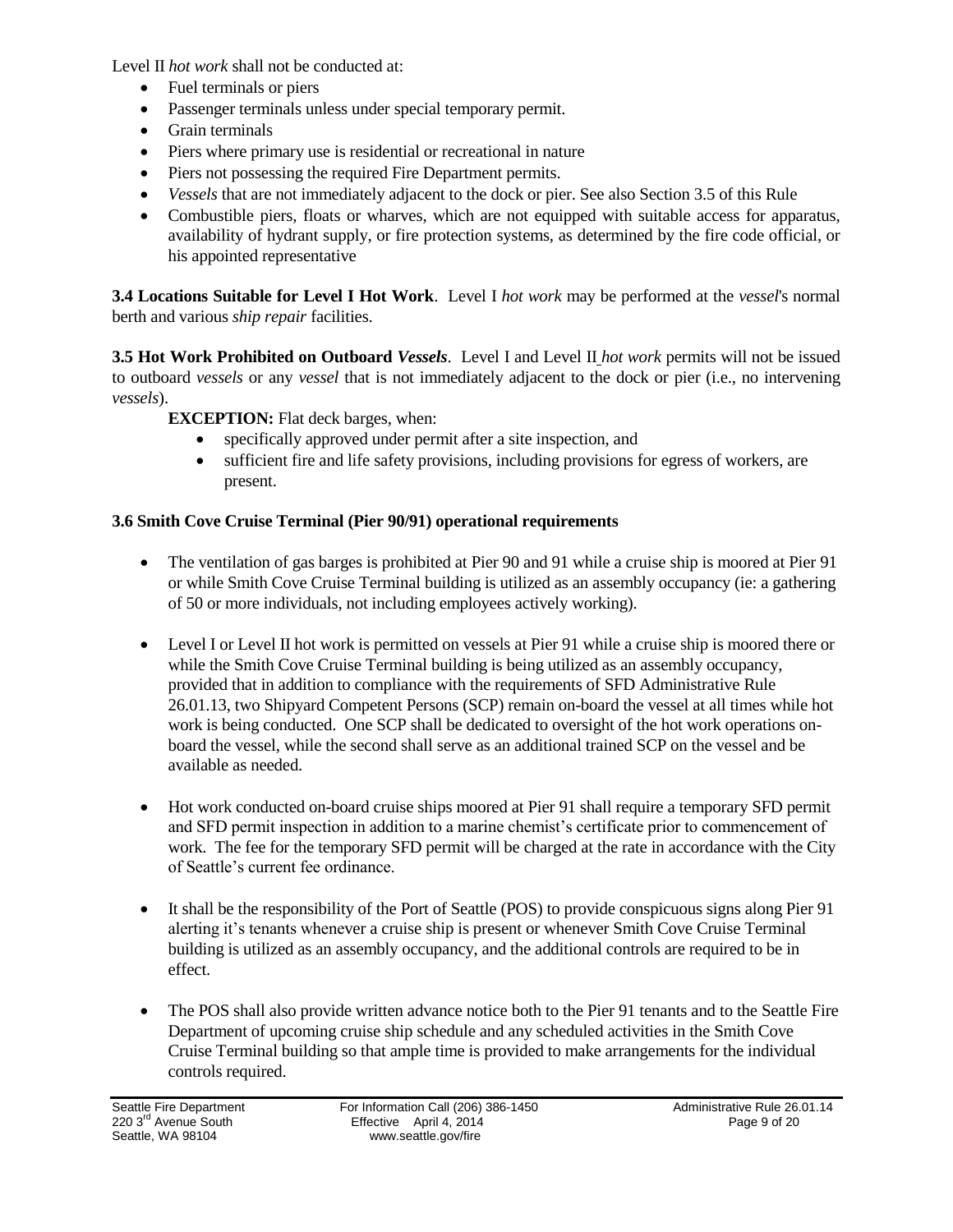- The presence of a cruise ship moored at Pier 91, or the use of the Smith Cove Cruise Terminal building as an assembly occupancy shall not preclude Level I and Level II hot work from being conducted on Pier 90.
- All marine hot work operations at Pier 90 and 91 shall be conducted in accordance with SFD Administrative Rules 26.01.13 and 26.02.13

### **SECTION 4 INSPECTIONS**

**4.1 General**. Fire Department inspectors may arrive at the job site randomly and unannounced to verify compliance with permit conditions. Inspectors may or may not be wearing a Fire Department uniform. Prior to conducting the necessary inspection, the inspector will present appropriate identification and request permission to board the *vessel*. If access to the *vessel* is denied or unnecessarily delayed, the permit may be immediately revoked.

**4.2 Hours of inspection**. Routine inspections are normally conducted between the hours of 8:00 AM and 4:30 PM. However inspections may occur at any time of the day or night, including weekends.

**4.3 What the Inspector will be looking for**. When the Fire Department inspector arrives at the job site, the inspector will be looking for compliance with all requirements set forth in Administrative Rule 26.01.13, including, but not limited to: adequate *gangway*s; availability of fire protection equipment; *Fire Watch*; *Marine Chemist's* Certificate; *hot work* areas cleared of foam insulation, hazardous materials and combustibles; scope of the *hot work* to be conducted; and documentation of *Shipyard Competent Person* status.

**4.4 Recourse after an inspection.** It is the intention of the Seattle Fire Department to provide quality safety inspections and the highest level of customer service in order to adequately protect the citizens of Seattle, marine industry personnel, and fire fighters.

Any and all questions, comments, or concerns about Seattle's marine *hot work* program are welcome and should be directed to the Special Hazards Unit Lieutenant at 206-386-1450 during regular business hours. If concerns related to the requirements set forth in this administrative rule can not be resolved directly with the fire code official, an appeal in accordance with Section 108 of the Seattle Fire Code may be pursued.

### **SECTION 5 GENERAL PERMIT REQUIREMENTS**

**5.1 General**. All requirements set forth in Section 5 of this Rule must be met prior to commencement of any Level I or Level II *hot work* operation and in order to obtain a permit.

**5.2 Ability to Notify the Fire Department**. A means shall be provided to rapidly contact the Fire Department in the event of an emergency. Such means shall be available within 200 feet of the work site.

**5.3 Advance Preparations for Sealing the Vessel.** Prior to the commencement of *hot work*, arrangements shall be made to close the *vessel* as soon as possible in the event of fire. Closure time shall not exceed 30 minutes. Such arrangements shall not require the use of ship's power to make the closures. Such closures shall be sufficient to ensure the efficient use of carbon dioxide (CO2) to extinguish the fire.

**5.4 Gangways.** *Gangway*s shall be provided for access to *vessels* in accordance with this section.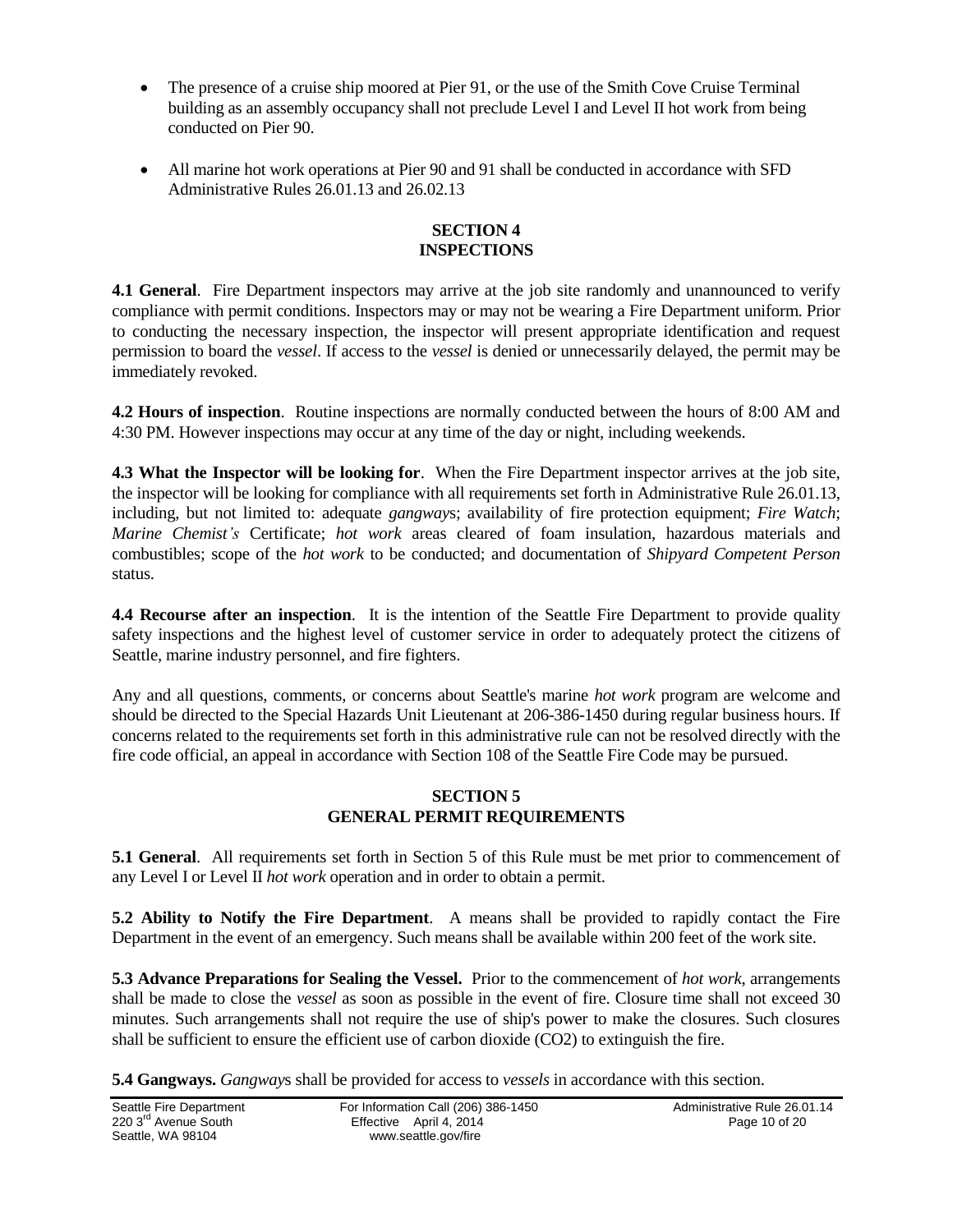**5.4.1 Gangway Requirement for Vessels Less than 200 Feet in Length**. *Vessels* less than 200 feet in length shall have at least one *gangway* rigged from the *vessel* to the main pier or dock of the *facility* during *hot work* operations in accordance with OSHA 29 CFR 1915.4 (e), 1915.72 and 1915.74.

**EXCEPTION:** If a *gangway* is not practical, a substantial straight ladder, extending at least 36 inches (91 centimeters) above the upper landing surface and adequately secured against shifting or slipping shall be provided.

When there is a danger of workers falling between the ship and the dock, a net or other suitable protection shall be rigged under the *gangway* in such a manner as to prevent the workers from falling into the water.

**5.4.2 Gangway Requirement for Vessels 200 Feet or More in Length.** Each *vessel* 200 feet or more in length shall be provided with at least two *gangway*s in accordance with OSHA 29 CFR 1915.4 (e), 1915.72 and 1915.74. At least one *gangway* must be rigged from the *vessel* to the main pier of the *facility* and the second *gangway* may be immediately available and ready to be immediately deployed via a *chainfall*, or strap pulley or other approved method.

# **EXCEPTIONS:**

1. Container *vessels* located at container terminals for less than 72 hours or when approved by the fire code official.

2. Deck cargo barges or tank barges that do not contain cargo consisting of flammable or combustible liquids or tank barges with all cargo tanks cleaned and certified "gas-freed" by a *Marine Chemist*.

3. If a *gangway* is not practical, a substantial straight ladder, extending at least 36 inches (91 centimeters) above the upper landing surface and adequately secured against shifting or slipping shall be provided.

When there is a danger of workers falling between the ship and the dock, a net or other suitable protection shall be rigged under the *gangway* in such a manner as to prevent the workers from falling into the water.

# **5.5 Fire Watch**

**5.5.1 General**. Individuals shall be trained and designated by the employer or the *Repair Supervisor* as *Fire Watches* to look for and report fire in accordance with Section 5.5 of this Rule.

# **5.5.2 Posting Fire Watches**.

The employer or the *Repair Supervisor* must post a *Fire Watch* if during *hot work* any of the following conditions are present or may occur:

- Slag, weld splatter, or sparks might pass through an opening and cause a fire;
- Fire-resistant guards or curtains are not used to prevent ignition of combustible materials on or near decks, bulkheads, partitions, or overheads;
- Combustible material closer than 35 ft. (10.7m) in either the horizontal or vertical direction to the *hot work* cannot be removed, shielded or protected with flame-retardant covers, guards or curtains;
- The *hot work* is carried out on or near insulation, combustible coatings, or *inter-barrier space* that cannot be shielded, cut back, or removed, or in an *inter-barrier space* that cannot be inerted;
- Combustible materials adjacent to the opposite sides of bulkheads, decks, overheads, metal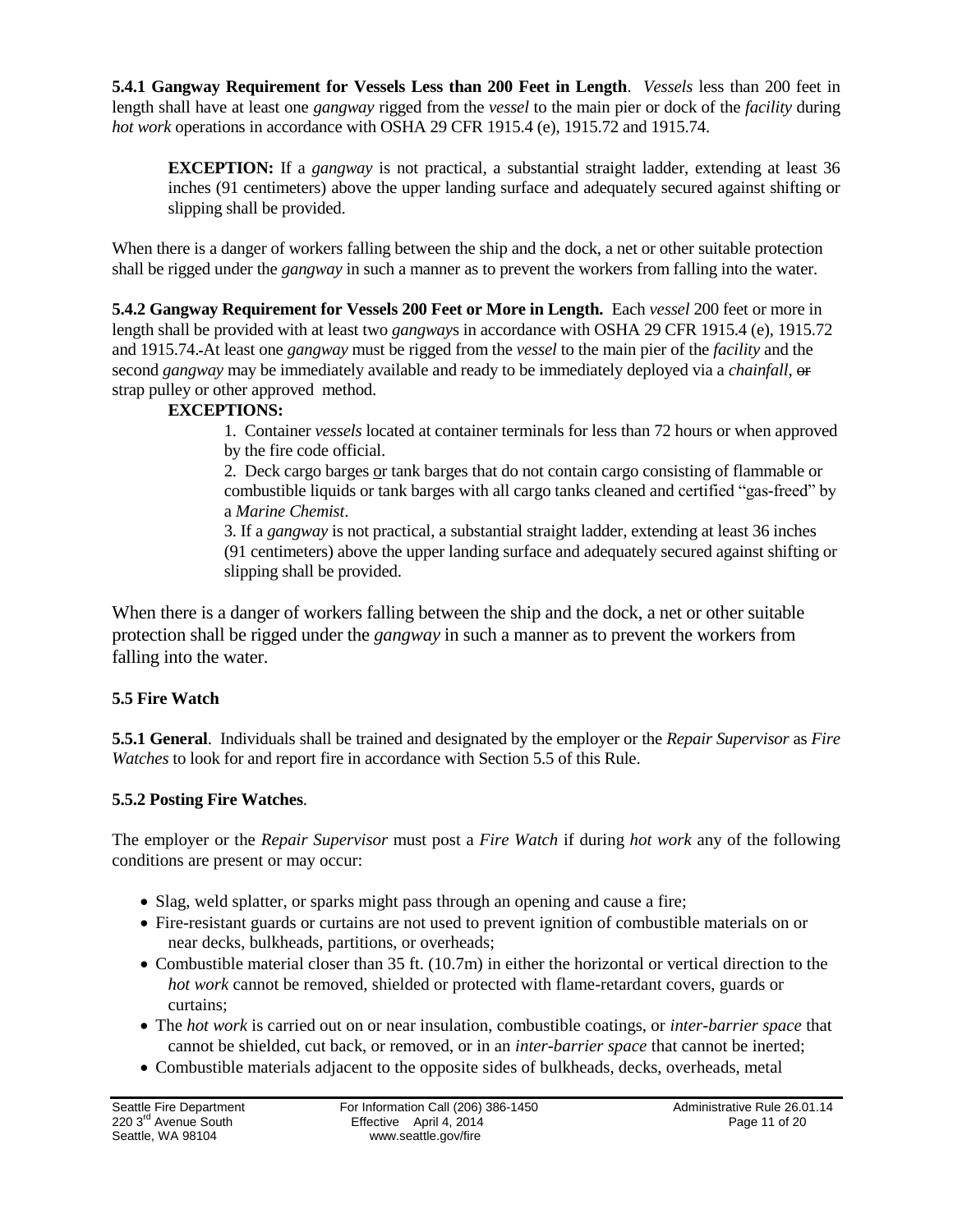partitions, or sandwich-type construction may be ignited by conduction, convection or radiation;

- The *hot work* is close enough to cause ignition through heat radiation or conduction on the following:
	- o Insulated pipes, bulkheads, decks, partitions, or overheads; or
	- o Combustible materials and/or coatings;
- The work is close enough to unprotected combustible pipe or cable runs to cause ignition; or
- Post a *Fire Watch* whenever the employer, *Repair Supervisor*, Seattle Fire Department Inspector, *Marine Chemist*, or a *SCP* requires it.

**5.5.3 Who Can Be a Fire Watch?** A *Fire Watch* is a person trained by a *qualified instructor* according to OSHA 29 CFR 1915.508 (e) and designated by the employer or the *Repair Supervisor* to observe and respond to the fire hazards associated with hot work.

Any *Fire Watch* designated for *hot work* operations on or near polyurethane foam insulation is also required to be a trained *Shipyard Competent Person*.

Any person performing *hot work* operations on a *vessel* may not serve as his own *Fire Watch*.

**5.5.4 Responsibilities of a Fire Watch**. Each designated *Fire Watch* shall:

- Read and understand the Seattle Fire Department permit conditions, the *Marine Chemist* Certificate and the *SCP* report;
- Have a clear view of and immediate access to all areas included in the *Fire Watch*;
- Able to communicate with workers exposed to *hot work*;
- Authorized to stop work if necessary and restore safe conditions within the *hot work* area;
- Remain in the *hot work* area at least 30 minutes after the completion or interruption of *hot work* unless released in accordance with Section 5.8.2 of this Rule.
- Trained to detect fires that occur in areas exposed to *hot work*;
- Attempt to extinguish any *incipient stage fire*s in the *hot work* area that are within the capability of available equipment and within the *Fire Watch*'s training qualifications, as defined in OSHA 29 CFR 1915.508;
- Alert employees of any fire beyond the incipient stage; and
- Activate the *alarm* if unable to extinguish the *incipient stage fire* in the areas exposed to the *hot work*.

**5.5.5 Training Fire Watches.** The employer or the *Repair Supervisor* must ensure that employees assigned to *Fire Watch* are physically capable of performing these duties.

The employer shall ensure that *Fire Watch*es are trained on the following:

- (1) The general principles of using fire extinguishers or hose lines, the hazards involved with incipient firefighting, and the procedures used to reduce these hazards;
- (2) The hazards associated with fixed and portable fire protection systems that employees may use or to which they may be exposed during discharge of those systems; and
- (3) The activation and operation of fixed and portable fire protection systems that the employer expects employees to use in the workplace.

**5.5.6 Watching Multiple Workers Performing Hot Work**. When several workers are performing *hot work* at any one site, the *Fire Watch* shall have a clear view of, and immediate access to, each worker.

No more than four workers performing *hot work* shall be attended by a single *Fire Watch*.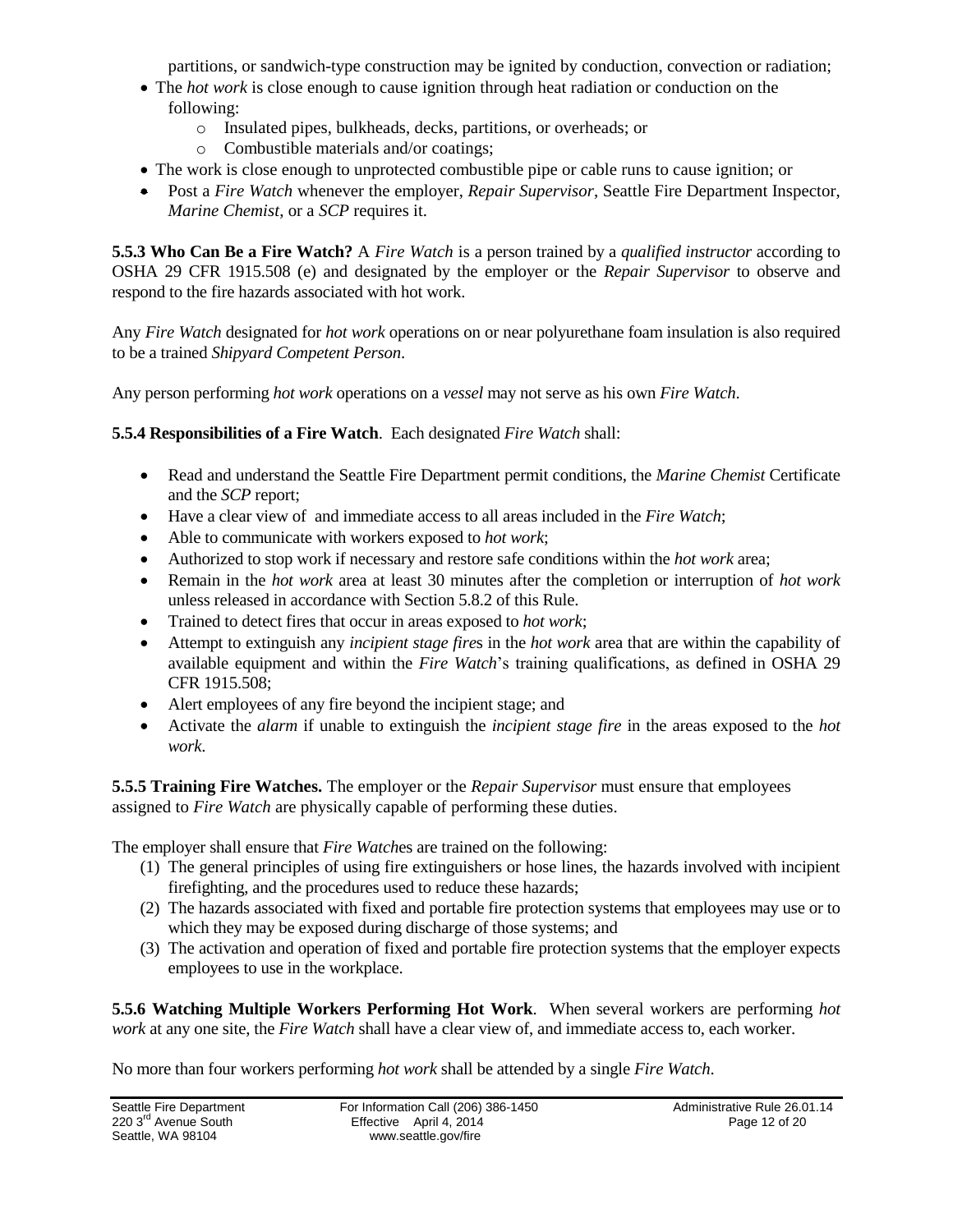Under certain situations, the *Marine Chemist* or the Seattle Fire Department Inspector may require a *SCP* to be continuously at the job site to oversee all aspects of any *hot work* operations and perform frequent testing and inspections.

**5.6 Adjacent or Blind Compartments.** If adjacent or blind compartments are involved in any *hot work* job, *Fire Watch*es shall be posted simultaneously in each blind area.

### **5.7 Fire Protection Equipment.**

**5.7.1 General**. Fire protection equipment shall be provided in accordance with Section 5.7 of this Rule.

**5.7.2 Fire Extinguishers.** Unless explicitly stated otherwise on the *Marine Chemis*t's Certificate or the Seattle Fire Department *hot work* permit, the employer, the *Repair Supervisor* or the *SCP* must ascertain the type of fire extinguishers that are suitable for the *hot work* area based on the hazards being protected. Such extinguishers shall be immediately available in the *hot work* area and shall be maintained in a state of readiness for instant use as required in accordance with OSHA 29 CFR 1915.

At a minimum, one or more suitable fire extinguishers shall be posted at the location where *hot work* is being conducted. Suitable fire extinguishers include:

- Dry chemical extinguishers having an Underwriter's Laboratory (UL) classification of 2A, 40-BC.
- 20-lb  $CO<sup>2</sup>$  (carbon dioxide) extinguishers.
- 2<sup>1</sup>/<sub>2</sub>-gallon pressurized water pump cans.

The employer, *Repair Supervisor* or the *SCP* must provide the types of fire protection equipment that the *Fire Watch* was trained to use.

Extinguishers aboard the *vessel* which are protecting hazardous areas, such as galleys and engine rooms, shall not be relocated from these areas for the purpose of fire protection during *ship repair*.

**5.7.3 Hose lines.** A charged water hose of not less than 5/8-inch diameter capable of delivering not less than 12 gallons per minute shall be laid out in the vicinity of *hot work* operations.

A reliable shore-side water supply shall be used to charge the water hose.

**EXCEPTION:** The *vessel*'s own water supply is allowed to be used if the shore-side water supply is unavailable due to maintenance or a weather-related shut off and the *vessel*'s engineer or owner is available to ensure that the *vessel*'s water system is properly functioning.

Such hose shall be of sufficient length to reach all areas within the compartment or space where *hot work* is being conducted.

### **5.8 Shipyard Competent Person**.

**5.8.1 General.** The *Shipyard Competent Person* is required to physically perform a *visual inspection* of all Level I and Level II *hot work* areas. A *Shipyard Competent Person* is also required to perform frequent testing and maintain safe conditions of each *hot work* location in accordance with OSHA 29 CFR 1915.14- 1915.15.

In addition, a *Shipyard Competent Person* may be required by the *Marine Chemist*, employer, *Repair Supervisor* or a Seattle Fire Department Inspector to be continuously at the job site to oversee all aspects of any *hot work* operations.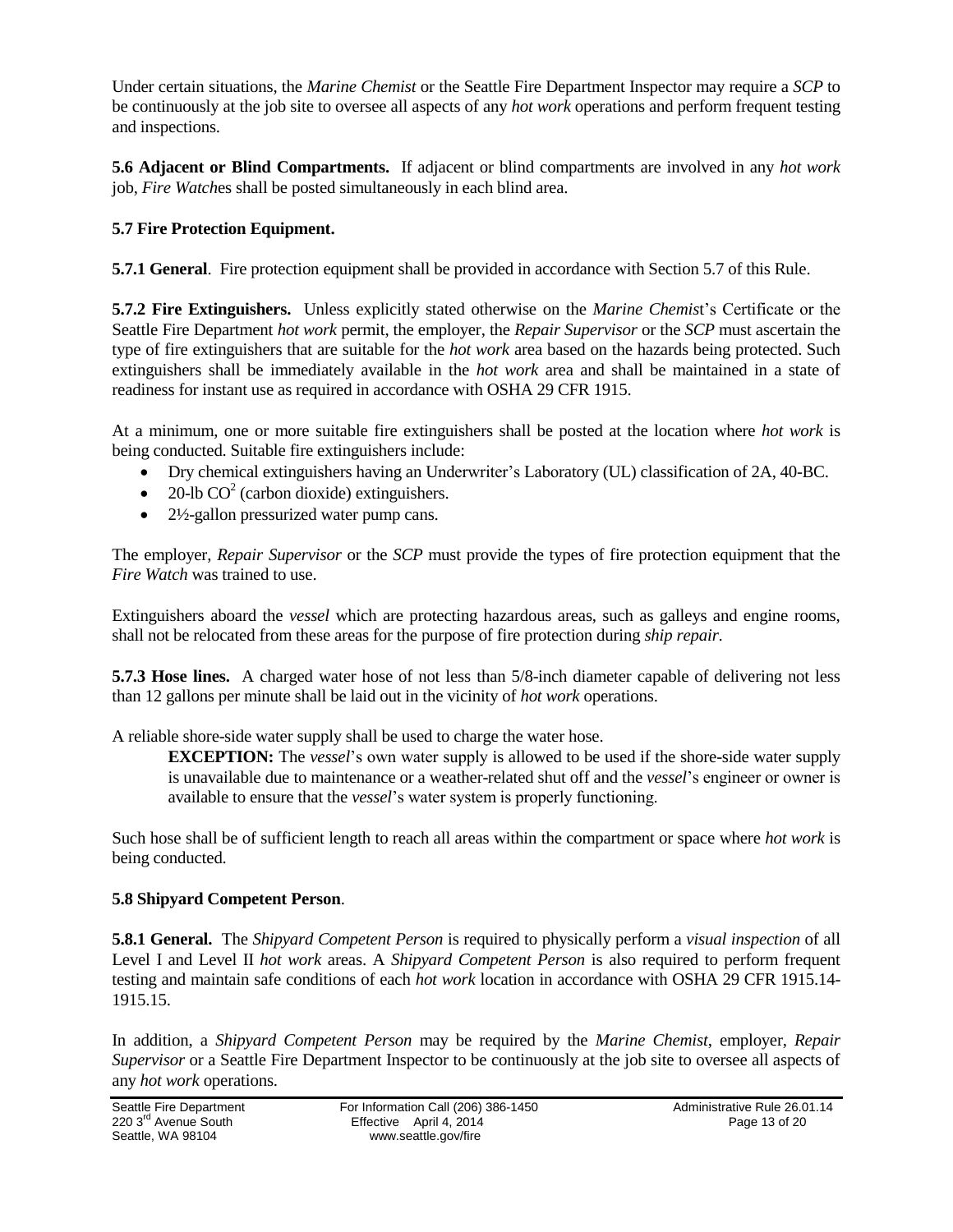**5.8.2 Responsibilities.** The responsibilities of the *Shipyard Competent Person* include, but are not limited to the following:

- Ensure that the conditions in any Seattle Fire Department permit are being complied with by those individuals performing *hot work* operations.
- Ensure and document in a *Shipyard Competent Person* log maintained at the *hot work* site that any requirements contained in a *Marine Chemist's* Certificate are being complied with by those individuals performing *hot work* operations.
- Be continuously on duty at the job site to oversee all aspects of any *hot work* when required by the *Marine Chemist's* Certificate. Personally perform tests and inspections in the work areas and *adjacent spaces* prior to the commencement of any *hot work* operations.
- Personally continue to perform tests and inspections as often as necessary throughout the duration of *hot work* to ensure safe conditions are maintained and that hazardous conditions have not developed.
- Personally make an additional inspection at the end of each work shift or upon completion of the work, whichever comes first, in order to ensure that conditions are safe and no fire will start in the work area.
- Personally perform hot work *Fire Watch* operations on or near polyurethane foam insulation.
- Stop or shut down the *hot work* if permit conditions are not complied with, or if hazardous conditions are discovered or developed during the operations.
- **For preapproved applicants and annual permit holders only:** When authorized by the employer and approved by the designated *SCP*, upon completion or interruption of *hot wor*k the *SCP* shall perform a visual inspection and physically survey the areas of *hot work* to ascertain no fires, smoldering, or potential of ignition prior to relieving the *Fire Watch* from his or her post.

In addition, each designated *Shipyard Competent Person* must have the following skills and knowledge:

- Ability to understand and carry out written or oral information or instructions left by the *Marine Chemist* or the Fire Department Inspector;
- Knowledge of OSHA 29 CFR 1915 Subparts B, C, D, F, H and P;
- Knowledge of the structure, location, and designation of spaces where work is done;
- Ability to calibrate and use testing equipment including but not limited to: oxygen, combustible gas, carbon monoxide and carbon dioxide indicators, and to interpret accurately the test results.
- Ability to perform all required tests and inspections as set forth in OSHA 29 CFR 1915 Subparts B, C, D, F, H and P;
- Ability to inspect, test, and evaluate spaces to determine the need for further testing by a Certified *Marine Chemist*;
- Ability to maintain records.

# **5.8.3 Training and Recertification.**

The initial *Shipyard Competent Person* Training Course must be a minimum of 24 hours, instructed by the NFPA or by an NFPA Certified *Marine Chemist*.

In order to maintain competency, all *Shipyard Competent Person*s must complete an 8-hour-minimum *SCP* Refresher Course at least every two years.

Specifically, any *SCP* who received their 24-hour *SCP* training prior to January 1, 2006 shall be able to demonstrate that an 8-hour *SCP* Refresher has been taken prior to January 1, 2008.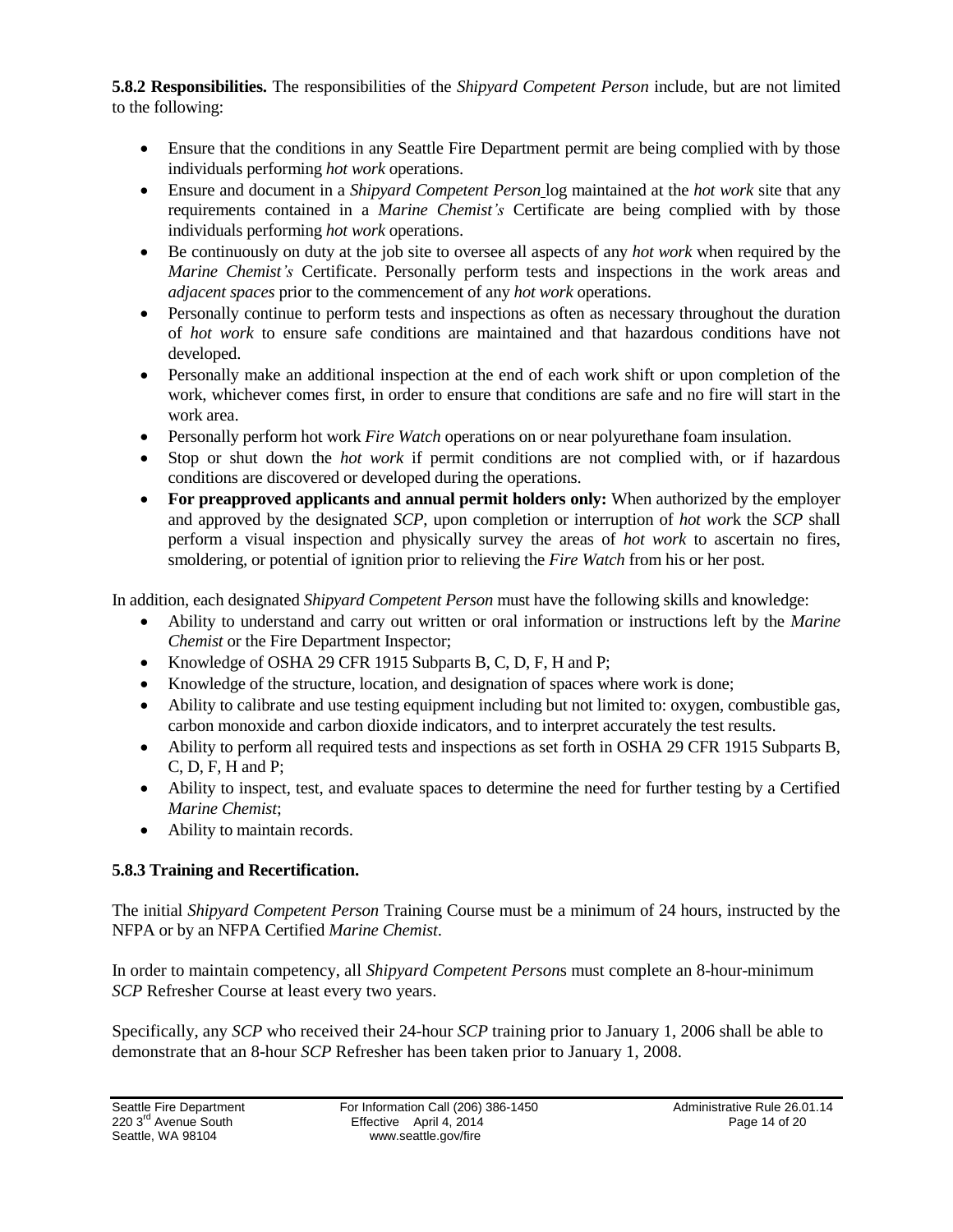Any *SCP* who received, or will receive, their 24-hour *SCP* training class after January 1, 2006 shall be able to demonstrate that an 8-hour *SCP* Refresher has been taken within two years of the original training date.

**5.9 Marine Chemist's Certificate.** No person shall engage in *hot work* in or on the spaces listed below until a Certificate setting forth that such work can be done safely is issued. Such Certificates shall be valid only if they are issued by a *Marine Chemist* certified by the National Fire Protection Association.

A *Marine Chemist* Certificate shall be required prior to Level II *hot work* operations on any *vessel* and *hot work* in hazardous areas or compartments that are insulated with foam, contain or have contained flammable or combustible vapors, coatings, fuel oils, hydraulic oils, lube oil, waste oil or other petroleum products. Such hazardous areas or compartments may include, but are not limited to:

- Fuel oil tanks and piping systems, including pumps, strainers, vents and its associated appurtenances.
- Hydraulic, lube, slops or waste oil tanks and their associated piping systems.
- Engine rooms, diesel generator rooms, reefer flats, machinery spaces, shaft alleys and steering gear compartments.
- Cargo tanks or compartments that contain or have contained hazardous materials including flammable or combustible gases, liquids or solids.
- Sewage holding tanks and piping systems, including pumps and vents.
- Foam-insulated compartments such as refrigerated cargo holds, fish holds or processing areas not in compliance with Section 6.2.2 of this document.
- Work conducted on refrigeration and/or cooling systems using fluorocarbons or ammonia.
- Work on bulkheads and overheads directly adjacent to those compartments listed above.

*Marine Chemist* Certificates shall be issued in strict accordance with the requirements of NFPA 306- 2009 Edition, *Standard for the Control of Gas Hazards on Vessels*.

**5.10 Required Setback Distances**. *Hot work* in the marine industry is inherently dangerous due to the conductive and convective properties of hot metal, unintended direct flame contact, and the rapid-fire spreading characteristics of certain insulation, preservatives, paints, panelings and bulkheads covering materials found on *vessels*.

Whenever *hot work* operations are unable to be conducted exclusive of other activities in the immediate vicinity or adjacent space (e.g., spray painting, tank cleaning, solvent and chemical stripping, spray foaming, oil transfers, forced-ventilation of fuel tanks, sand blasting) a SCP shall specify any mitigating requirements.

Where practicable, portable containers of flammable or combustible liquids shall be removed from the *hot work* area prior to commencement of hot work.

With respect to the actual location of marine *hot work* on the *vessel*, the following separations shall apply:

1. *Hot work* shall be separated from any flammable liquids or solids (e.g., gasoline, acetone, MEK) by 100 feet.

**EXCEPTION:** When a *Marine Chemist* certifies the space "Safe for Hot Work"

2. Hot work shall be separated from any combustible liquids or solids (e.g., hydraulic fluid, diesel fuel, wax, cosmoline, preservative coating, paraffin, polyurethane foam, cardboard, rope, plastic, paneling or other combustible surfaces) by not less than 35 ft.

## **EXCEPTIONS:**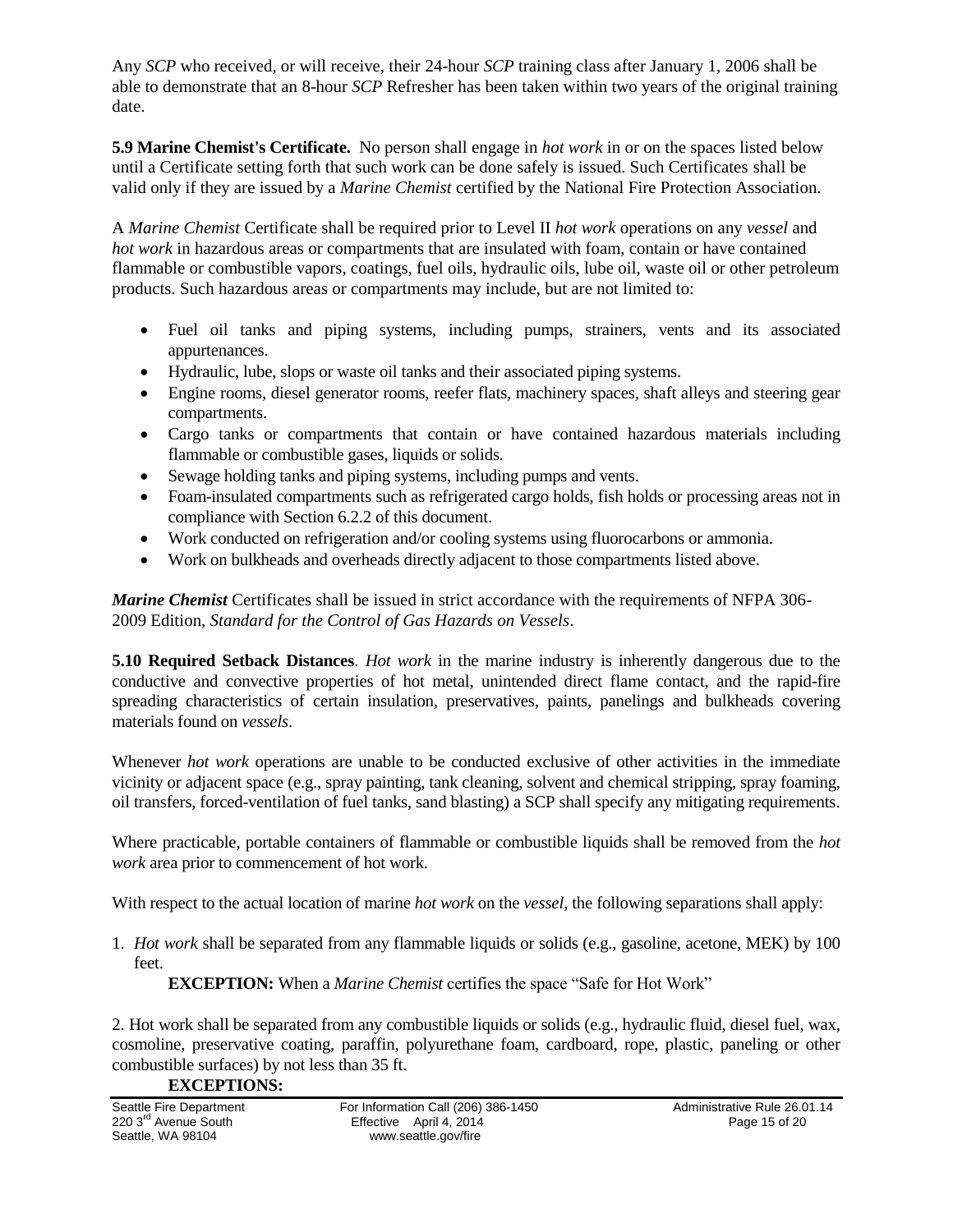- 1. When a *Marine Chemist* certifies the space "Safe for Hot Work".
- 2. Separation from any combustible or flammable material may be reduced to the distance specified on the *Marine Chemist's* Certificate.
- 3. Separation distances for polyurethane foam shall be in accordance with Section 6 of this Rule.

#### **NOTE**

A *Fire Watch* is required whenever any combustible material closer than 35 feet to the *hot work* in either the horizontal or vertical direction cannot be removed, shielded or protected with flame-retardant covers, guards or curtains.

#### **5.11 Housekeeping**

In accordance with OSHA 29 CFR 1915, Subpart F, good housekeeping practices shall be maintained, including but not limited to the following:

1. Ensure that all combustible materials (construction debris, paper, foam dust and pieces, cardboard, wood, oily rags, paint rags, plastic, etc.) are removed from the area impacted by the *hot work*. This also applies to the opposite sides of bulkheads, overheads and deck plates being welded or burned.

2. Escape routes from the *hot work* area should be clear of obstructions and trip hazards.

3. Fuel gas and oxygen hose connections shall be kept free of grease and oil.

4. Where practicable, portable flammable and combustible liquid containers shall be removed from the *vessel*.

**5.12 Prohibited Activities**. The following activities are prohibited during any *hot work* operations:

1. Flammable and combustible liquid use (other than that necessary to perform *hot work* operations) or flammable or combustible liquid transfer operations aboard the *vessel*.

### **EXCEPTIONS:**

- 1. Spray painting or the application of other flammable compounds if sufficient ventilation is provided to maintain the atmosphere at not more than 10 percent of the lower explosive limit for the particular material being applied as determined by a *Marine Chemist* or *Shipyard Competent Person*. Monitoring of such areas shall be carried out by a *Shipyard Competent Person*.
- 2. When the operations are authorized by the *Marine Chemist*.
- 2. *Hot work* shall not occur within 200 feet of use or transfer of flammable liquids or gases unless authorized otherwise by the *Marine Chemist*.
- 3. *Hot work* shall not occur within 100 feet of use or transfer of combustible liquids. **EXCEPTIONS:**

1. *Hot work* shall not take place within 50 feet of the use or transfer of Class III-B combustible liquids by means of a hose line.

- 2. When the operations are authorized by the *Marine Chemist*.
- 4. Use and transfers of hazardous materials other than those specified above shall not occur within 100 feet of *hot work* operations.

### **EXCEPTIONS**:

1. Distance may be reduced to 50 feet when a fully closed intervening barrier exists. 2. When the operations are authorized by the *Marine Chemist*.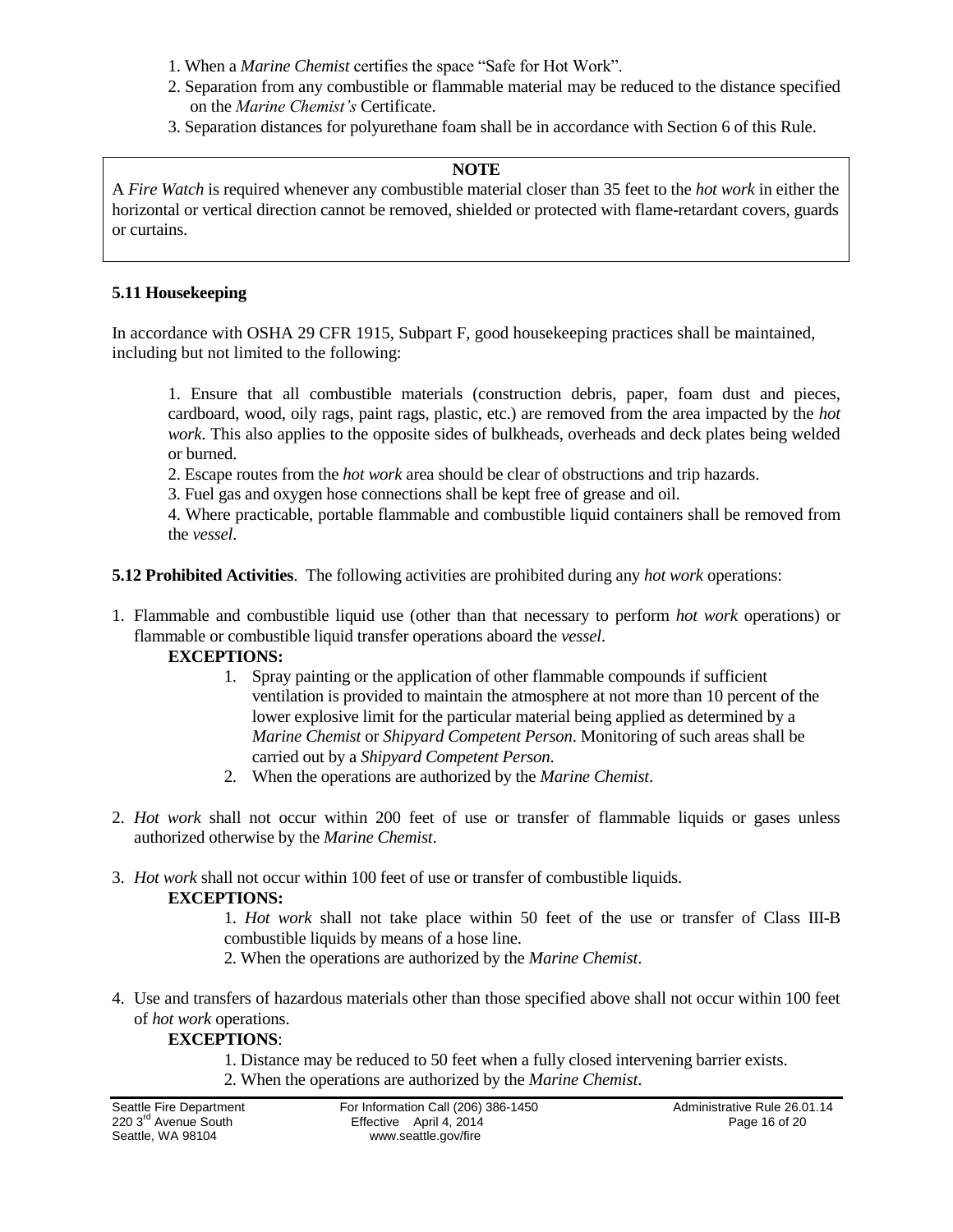### **5.13 Additional Requirements for Shipyards and Annual Permit Holders.**

**5.13.1 Maintaining a list of Shipyard Competent Persons**. Shipyards and annual permit holders shall make available to the fire code official a list of *Shipyard Competent Person*s on staff or contracted to oversee *hot work* on site. The list shall include, but shall not be limited to, the *SCP's* name, date of *SCP* certification and last refresher date training.

### **SECTION 6 TECHNICAL REQUIREMENTS**

**6.1 General.** In addition to the requirements of Section 5 of this Rule all requirements set forth in Section 6 of this Rule shall be met prior to commencement of any *hot work* operation and in order to obtain a permit.

A Marine Chemist Certificate is required prior to performing any hot work on or adjacent to any area that has polyurethane insulation.

## **6.2 Areas with Combustible Polyurethane Foam Directly Exposed.**

**6.2.1 General.** When it is necessary to conduct *hot work* on an area that is covered by combustible polyurethane foam insulation, herein referred to as foam, or where foam is directly exposed, such foam shall be removed in accordance with Section 6.2.2 of this Rule and additional fire protection shall be provided in accordance with Sections 6.2.3 and 6.2.4 of this Rule.

**6.2.2 Foam Removal.** Remove foam 36 inches in all directions unless authorized otherwise by the *Marine Chemist*.

In all cases, exposed foam shall be wet down or covered with wet fire-retardant blankets, welding cloths or other suitable "fire-retardant" substances.

All foam dust, small solid bits and pieces shall be swept, vacuumed and removed from the *vessel* prior to commencing *hot work*.

**6.2.3 Fire Extinguishing Water.** Unless required otherwise by the *Marine Chemist* Certificate, when *hot work* is being performed in areas where foam is present, at least one fire hose, not less than 1½-inch in diameter, shall be continually laid out and kept charged in the vicinity of the *hot work* operations.

A reliable shore-side water supply shall be used to charge the hose line.

**EXCEPTION:** The *vessel*'s own water supply is allowed to be used if the shore-side water supply is unavailable due to maintenance or a weather-related shut off and the *vessel's* engineer or owner is available to ensure that the *vessel's* fire main is charged and properly functioning.

Such hose shall be of sufficient length to reach all areas within the compartment or space being worked on and/or into immediately *adjacent spaces*.

**6.2.4 Fire watch.** The *Fire Watch* must be a trained *Shipyard Competent Person*, shall pay particular attention to the areas with exposed foam and be immediately available to extinguish *incipient stage fire*s. The *Fire Watch* shall be maintained for at least one hour past completion or interruption of the hot work.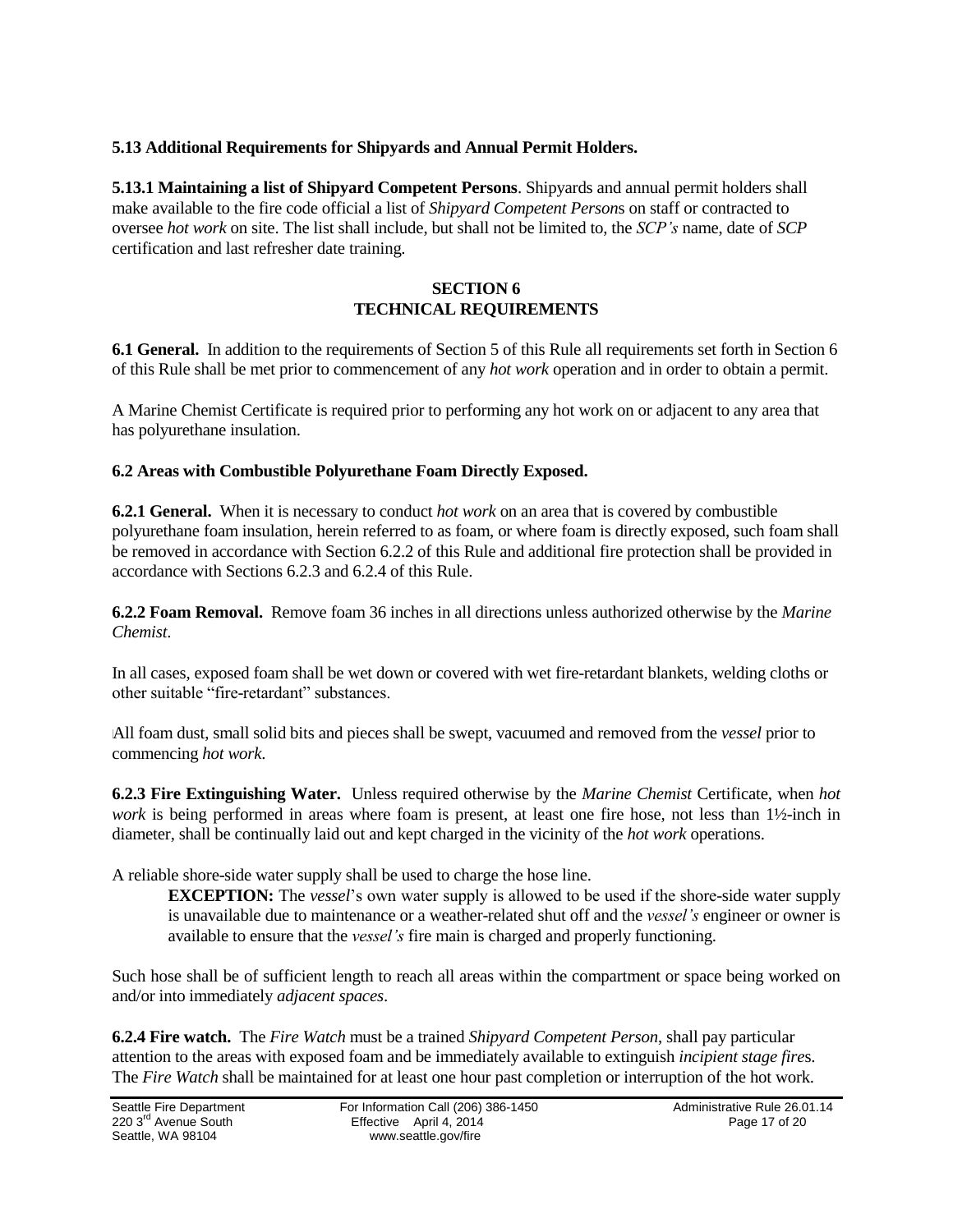## **6.3 Areas with Hidden Polyurethane Foam or Foam Indirectly Exposed.**

**6.3.1 General**. Prior to *hot work* being conducted on an area that has foam sprayed on the opposite side, all of the requirements in Section 6.3 of this Rule and those of the *Marine Chemist* must be met.

**6.3.2 Fire Watch.** The *Fire Watch* must be a trained *Shipyard Competent Person*, shall pay particular attention to the areas on the opposite side of the hot work, and be immediately available to extinguish *incipient stage fire*s. The *Fire Watch* shall be maintained for at least one hour past completion or interruption of the *hot work*.

**6.3.3 Fire Extinguishing Water.** Unless required otherwise by the *Marine Chemist* Certificate, when *hot work* is being performed in areas where foam is present, at least one fire hose, not less than 1½-inch in diameter, shall be continually laid out and charged in the vicinity of the *hot work* operations.

The water service for the charged hose shall be shore-side water supply.

**EXCEPTION:** The *vessel's* own water supply is allowed to be used if the shore-side water supply is unavailable due to maintenance or a weather-related shut off and the *vessel's* engineer or owner is available to ensure that the *vessel's fire main* is charged and properly functioning.

Such hose shall be of sufficient length to reach all areas within the compartment or space being worked on and/or into immediately *adjacent spaces*.

**6.3.4 Welding Method.** When possible, weld in small strips using "skip welding" or "tack welding" to minimize heat generation. Other methods of hot work generating much less heat involving the use of cutting wheels, grinding or gouging instead of flushing or burning may also be used.

**6.3.5 Contaminated Foam.** Any oil-contaminated foam shall either be removed according to Section 6.2.2, Foam Removal, or completely removed prior to *hot work* commencing.

**6.3.6 Reporting a Fire.** Any sign of a fire shall result in an immediate call to the Fire Department 911 number.

**6.4 Removal or Relocation of Hazardous Materials**. Hazardous materials must be removed from, or relocated within the *vessel* in accordance with the specifications below if *hot work* operations are to be performed at any location where the risk of rapid fire spread is high and the materials are so arranged that they cannot be adequately cooled by Fire Department hose-lines in the event of a serious fire without entering the hull or superstructure.

Areas that have a risk of rapid fire spread include, but are not limited to:

- 1. Compartments insulated with foam.
- 2. Compartments that contain other highly combustible interior insulation, preservatives, coatings or finishes.

Unless authorized by the *Marine Chemist*, the following materials must be removed from the *vessel* prior to *hot work* operations in high risk areas:

- 1. Compressed gas/liquid cylinders (Freon, ammonia, chlorine, oxygen, propane, acetylene, etc.) except those needed for *hot work* operations including welding and cutting.
- 2. Flammable liquids and solids.
- 3. Explosives, fireworks and ammunition.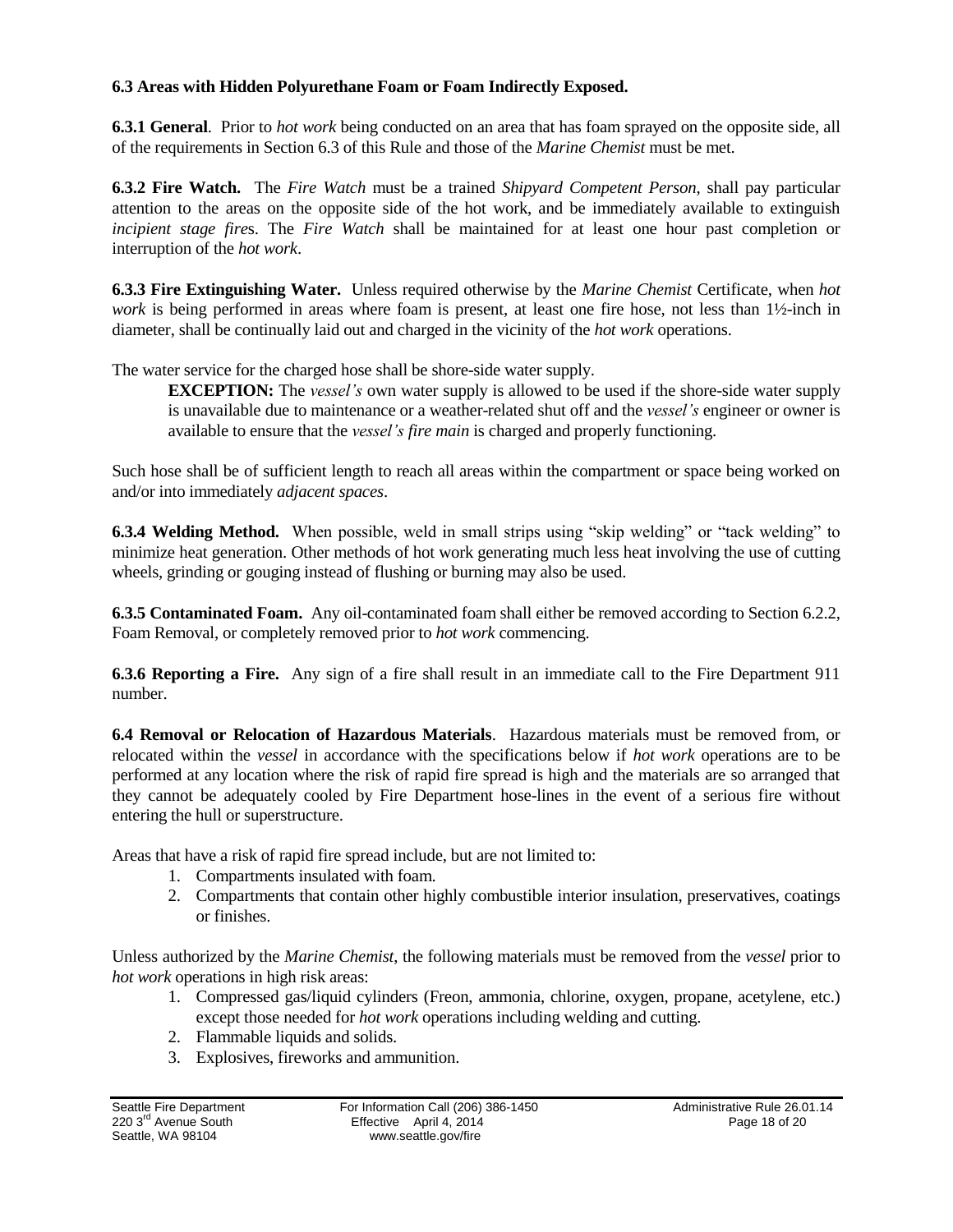Unless authorized by the *Marine Chemist*, the following materials must be relocated within the *vessel* prior to *hot work* in high risk areas:

- 1. Flammable refrigerant gases shall be pumped back into the main receiver(s) of the system.
- 2. Combustible liquids when located in accordance with setback distances specified in Section 5.10 of this Rule.

**6.5 Ventilation**. Forced draft exhaust ventilation of adequate capacity to remove *hot work* vapors and any accumulation of flammable vapor shall be installed prior to performing any work in an enclosed or *confined space*.

**6.6 Testing Spaces for Hazardous or Flammable Vapors**. The permissible level of concentration of flammable vapors or gases shall not exceed ten percent (10%) of the lower explosive limit (LEL) in all parts of the spaces in which *hot work* is to be performed. Whenever possible, use engineering control measures to keep the LEL at 0% at all times.

Pipe lines that may convey hazardous substances into the spaces that have been certified as "Safe for Workers -- Safe for *Hot Work*" shall be disconnected or blanked off, or other positive means shall be taken to prevent the discharge of hazardous substances from entering the space.

Manholes and other closures that were secured at the time of the tests shall remain secured. If it is necessary to open secured spaces or to manipulate any valves that may tend to alter conditions, *hot work* operations shall stop and not resume until further tests have certified the space is "Safe for Workers-Safe for *Hot Work*."

**6.7 Fuel Cylinders and Hoses**. All cylinders or containers used for the storage of compressed gases shall be constructed, charged and marked in accordance with nationally recognized safe practices.

Cylinders shall be stored in locations where they are not subject to excessive rise in temperature, mechanical injury, or tampering. All cylinders (including empty ones) shall have their caps in place and all valves tightly closed.

Oxygen cylinders in storage shall be separated from fuel gas cylinders or combustible materials (especially oil and grease) by not less than 20 feet, or by a non-combustible barrier at least 5 feet high having a fire resistive rating of at least one half hour.

Cylinders, valves, regulators, hose and other apparatus and fittings shall be kept free of oil or grease of any type. Such devices shall not be handled with greasy or oily hands, gloves or other greasy or oily materials.

All compressed gas cylinders, including those in use, shall be adequately secured to prevent falling or being knocked over.

Hose lines shall be inspected frequently for leaks, burns, torn or worn areas, loose connections or other defects that may render the hose unfit for service. Defective lengths of hose shall be discarded.

Oxygen and fuel gas cylinders shall be placed far enough away from the *hot work* operation to ensure that they will not be unduly heated by radiation from heated materials, sparks or slag, or by misdirection of the torch flame.

### **ALL TORCHES AND HOSE SHALL BE DISCONNECTED FROM THE CYLINDERS AT THE END OF WORK AND SHALL NOT BE LEFT BELOW DECK OR IN CONFINED SPACES.**